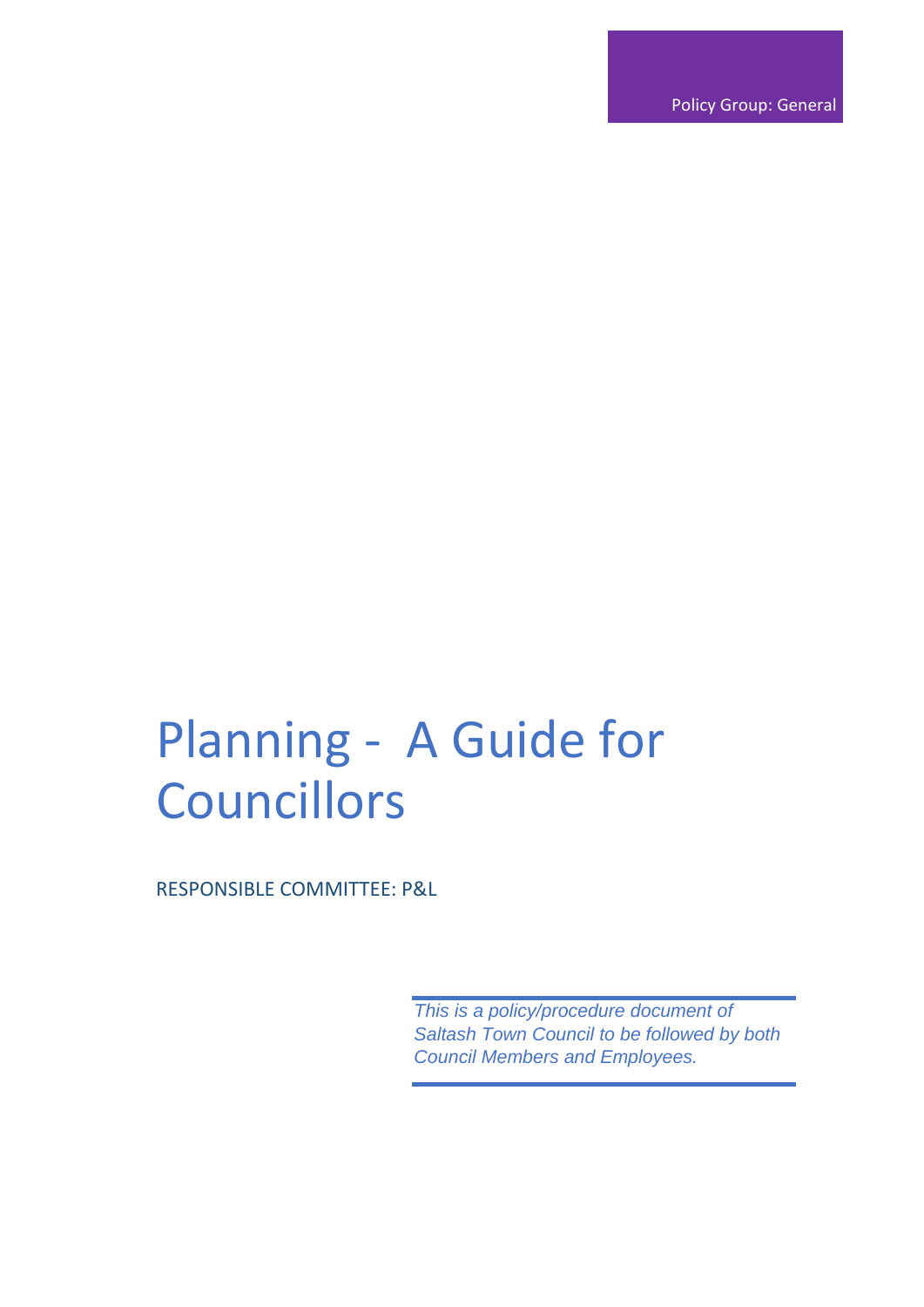| <b>Current Document Status</b>       |                       |                    |               |  |
|--------------------------------------|-----------------------|--------------------|---------------|--|
| <b>Version</b>                       | 1/2022                | <b>Approved by</b> | ATM           |  |
| <b>Date</b>                          | January 2021          | <b>Date</b>        | 05.05.2022    |  |
| <b>Responsible</b><br><b>Officer</b> | <b>AJT</b>            | Minute no.         | 54/22/23b(xv) |  |
| <b>Next review date</b>              | Annual or as required |                    |               |  |

| <b>Version History</b> |                |                      |                                                                                                          |
|------------------------|----------------|----------------------|----------------------------------------------------------------------------------------------------------|
| <b>Date</b>            | <b>Version</b> | <b>Author/Editor</b> | <b>Notes</b>                                                                                             |
| 19.01.2021             | 1              | <b>AJT</b>           | New – merged document to<br>include all planning policies.<br>Adopted 19.01.2021 P&L Min.no.<br>32/20/21 |
| <b>April 2021</b>      | 1              | <b>AJT</b>           | Reviewed for reapproval – new<br>council                                                                 |
| <b>May 2022</b>        | 1/2022         | <b>AJT</b>           | <b>Reviewed for reapproval</b>                                                                           |

| <b>Document Retention Period</b> |  |
|----------------------------------|--|
| Until superseded                 |  |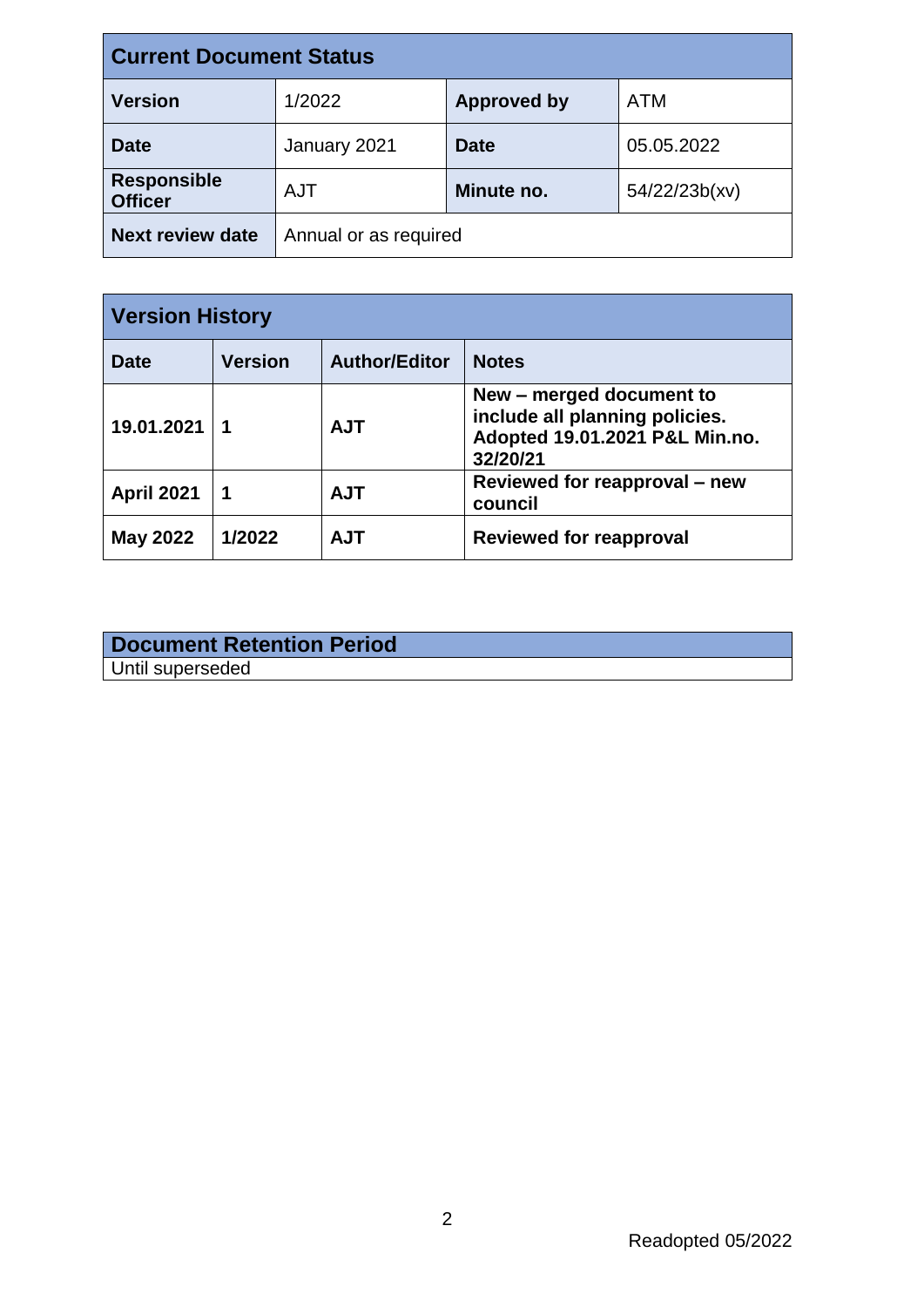This handbook brings together protocols and guidance for Councillors to use when considering planning applications.

#### **Contents**

| 1. Planning Applications - Guide for Town Councils (Cornwall Council)  4 |  |
|--------------------------------------------------------------------------|--|
|                                                                          |  |
| 2. Planning: Guiding Principles – Pre-Application Discussions  15        |  |
|                                                                          |  |
|                                                                          |  |
|                                                                          |  |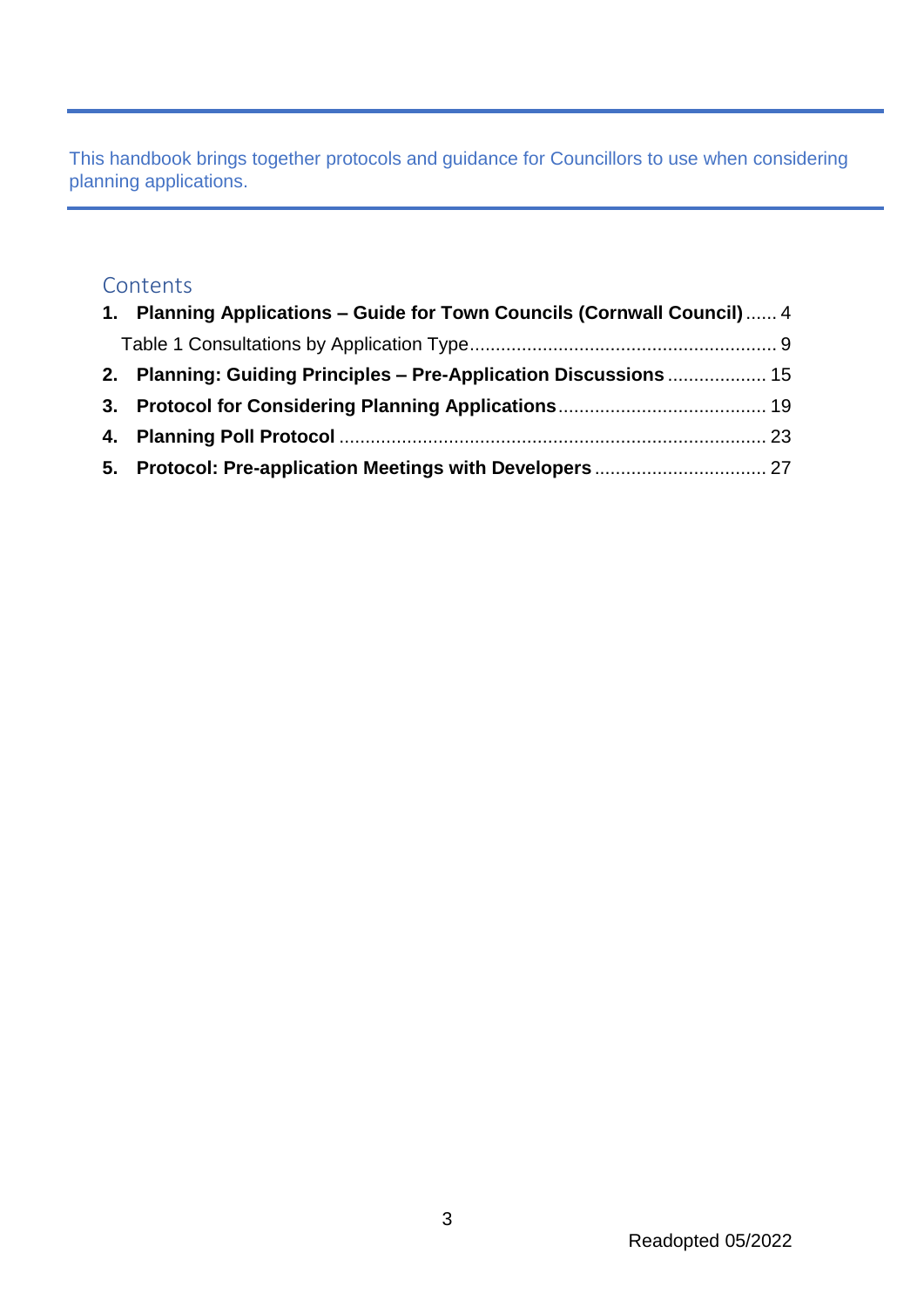<span id="page-3-0"></span>**1. Planning Applications – Guide for Town Councils (Cornwall Council)**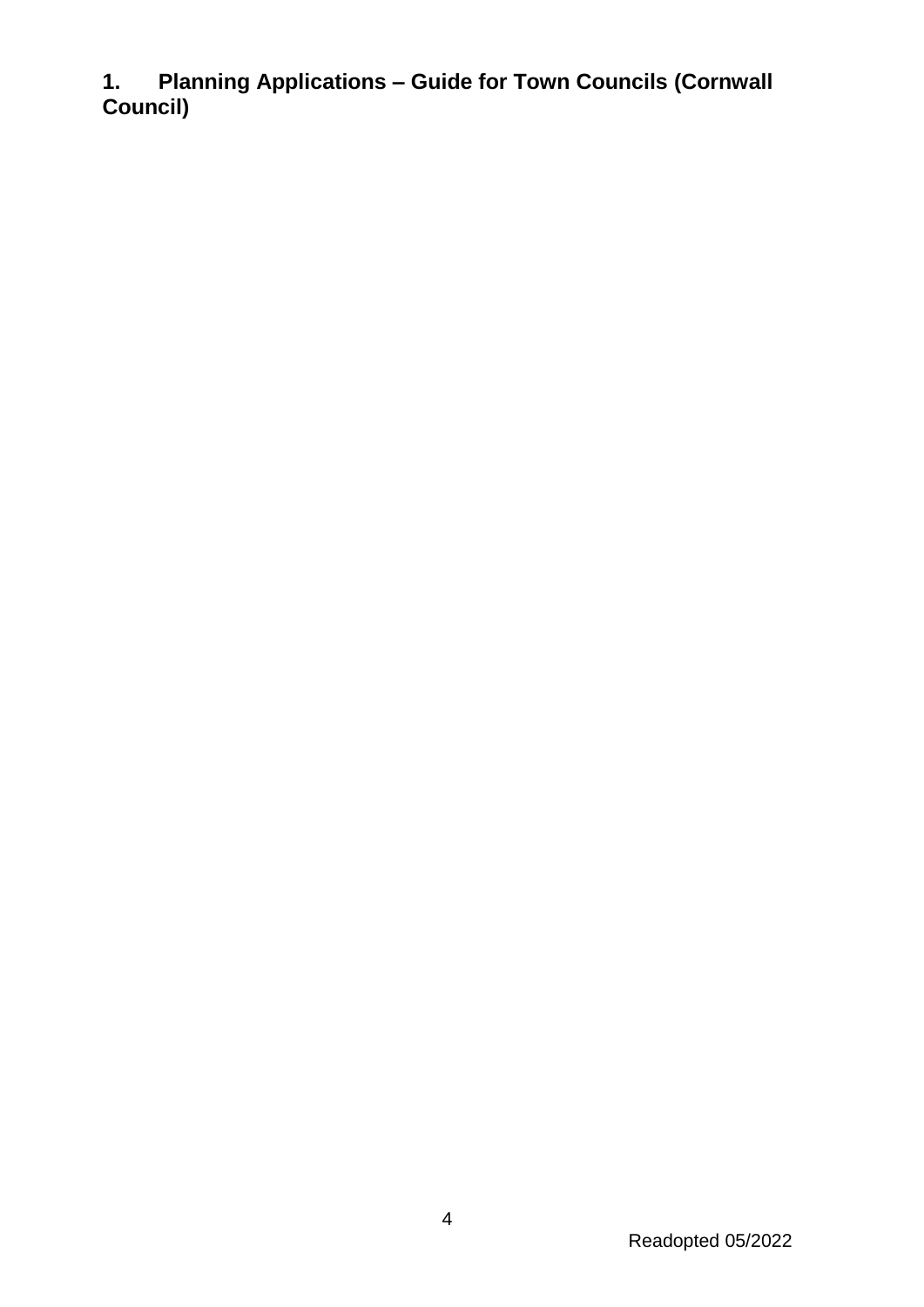

# **Planning Application Consultations**

## A Guide for Parish/Town Councils by Application Type

Date 02/05/2019

Planning and Sustainable Development

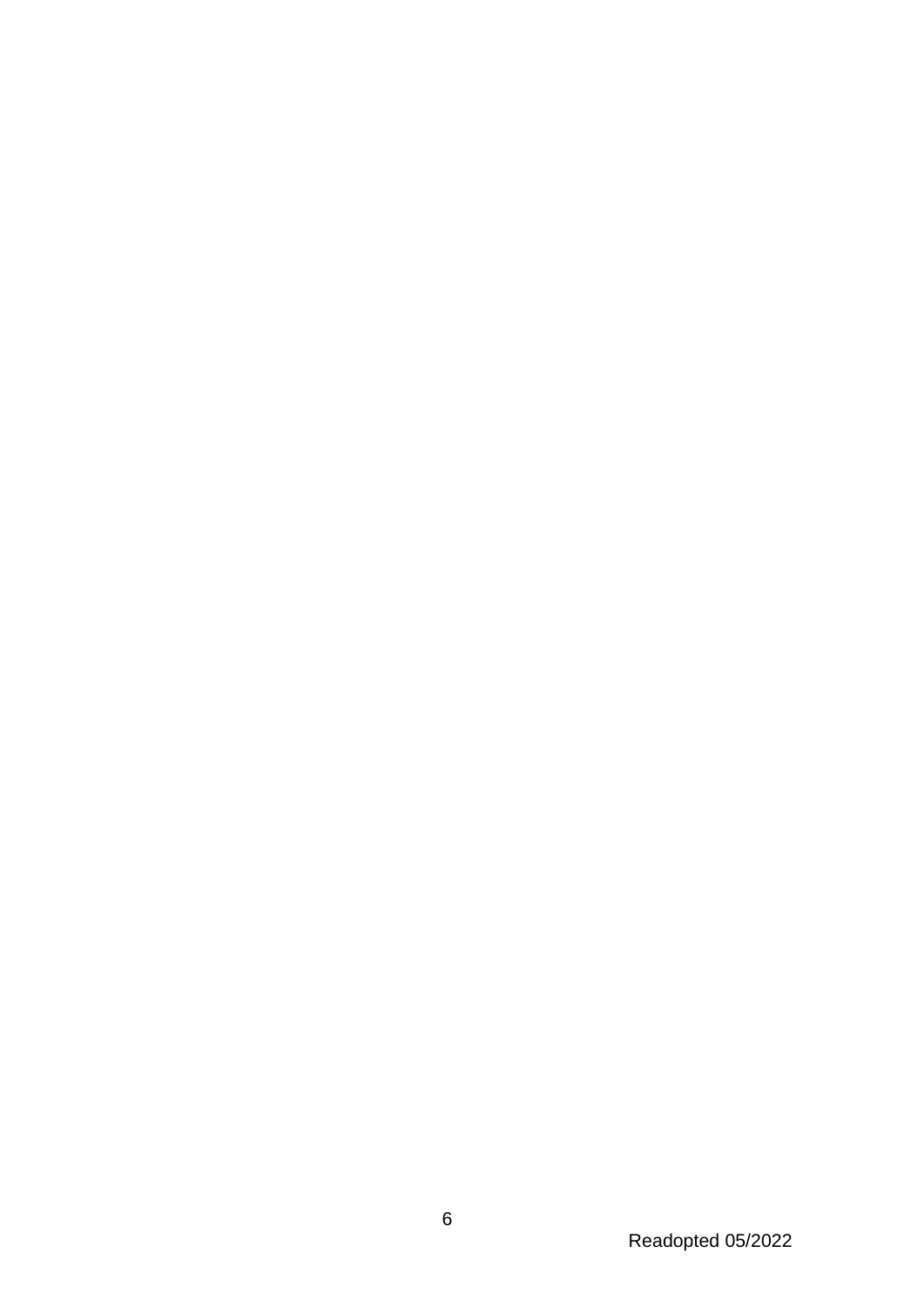## **Contents**

| <b>Introduction</b>                                | 3. |
|----------------------------------------------------|----|
| <b>Table 1 - Consultations by Application Type</b> | 4  |
| <b>Enquiries and Contact Information</b>           | 8  |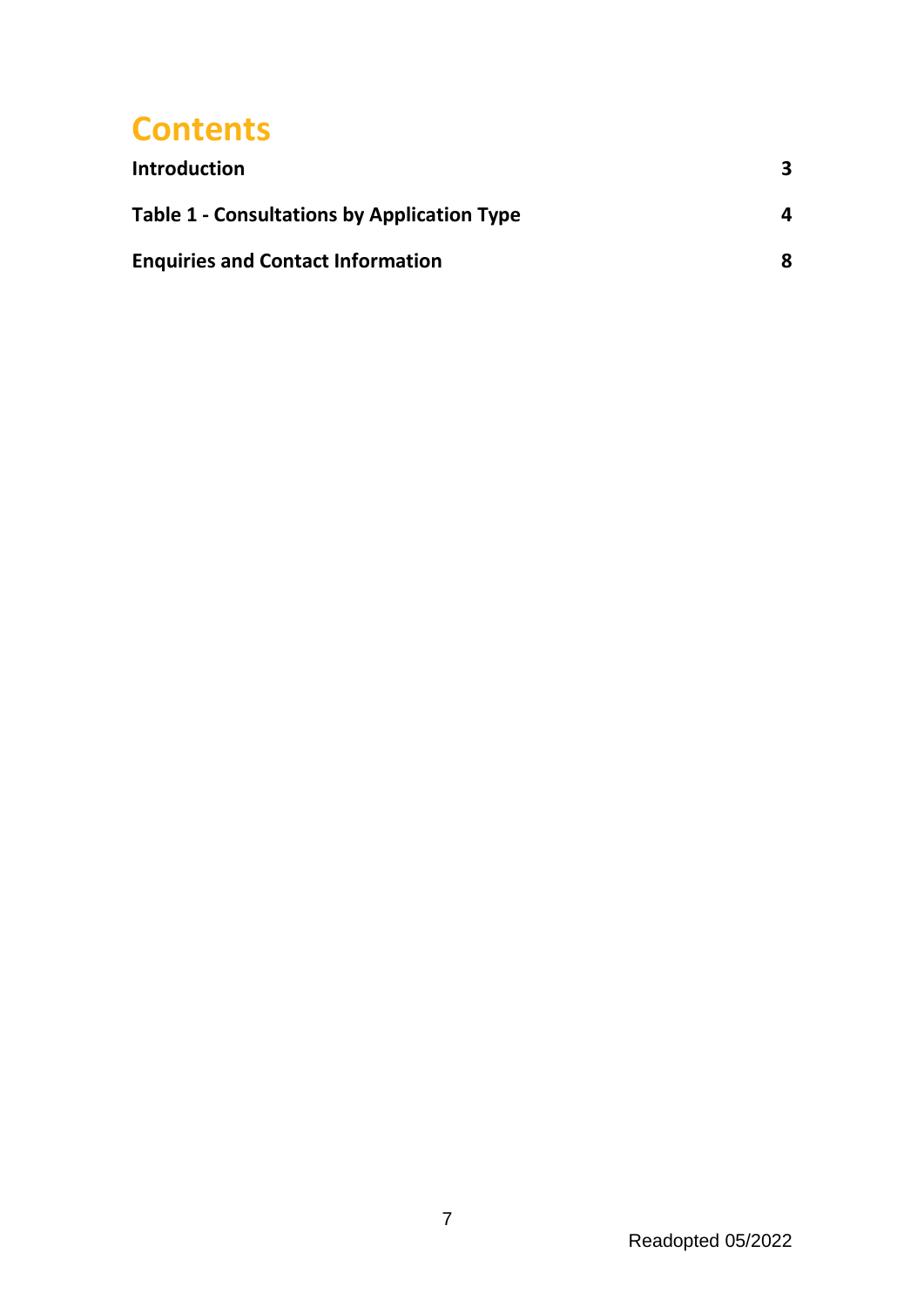### **Introduction**

This document has been produced for the use of Parish/Town Council and indicates consultations with Parish/Town Councils by planning application type.

In accordance with the Planning and Compulsory Purchase Act 2004 Planning have adopted a [Statement of Community Involvement \(SCI\)](https://www.cornwall.gov.uk/media/33941411/adopted-statement-of-community-involvement-for-planning-july-2018.pdf) which outlines how the Cornwall Council will involve local communities, businesses and other interested parties when preparing planning policies and determining planning applications. Information regarding how this document was prepared along with the previous version can be view on the [Statement of Community](https://www.cornwall.gov.uk/environment-and-planning/planning/planning-policy/adopted-plans/statement-of-community-involvement/) [Involvement web page.](https://www.cornwall.gov.uk/environment-and-planning/planning/planning-policy/adopted-plans/statement-of-community-involvement/)

Information regarding consultations on planning applications as well as guidance on the planning process as a whole can be found in the [Day in the life](https://www.cornwall.gov.uk/media/37768354/day-in-the-life-of-a-planning-application.pdf) [of a Planning](https://www.cornwall.gov.uk/media/37768354/day-in-the-life-of-a-planning-application.pdf)  [Application](https://www.cornwall.gov.uk/media/37768354/day-in-the-life-of-a-planning-application.pdf) interactive on-line planning tool.

Information regarding prior notification/approval use classes indicated below can be found in The Town and Country Planning (General Permitted Development( (England) Order 2015

[http://www.legislation.gov.uk/uksi/2015/596/pdfs/uksi\\_20150596\\_en.pdf](http://www.legislation.gov.uk/uksi/2015/596/pdfs/uksi_20150596_en.pdf) [-](http://www.legislation.gov.uk/uksi/2015/596/pdfs/uksi_20150596_en.pdf) Please note that this order was updated in 2018 and changes can be viewed here <http://www.legislation.gov.uk/uksi/2018/343/made> however the information regarding what each class relates remains the same.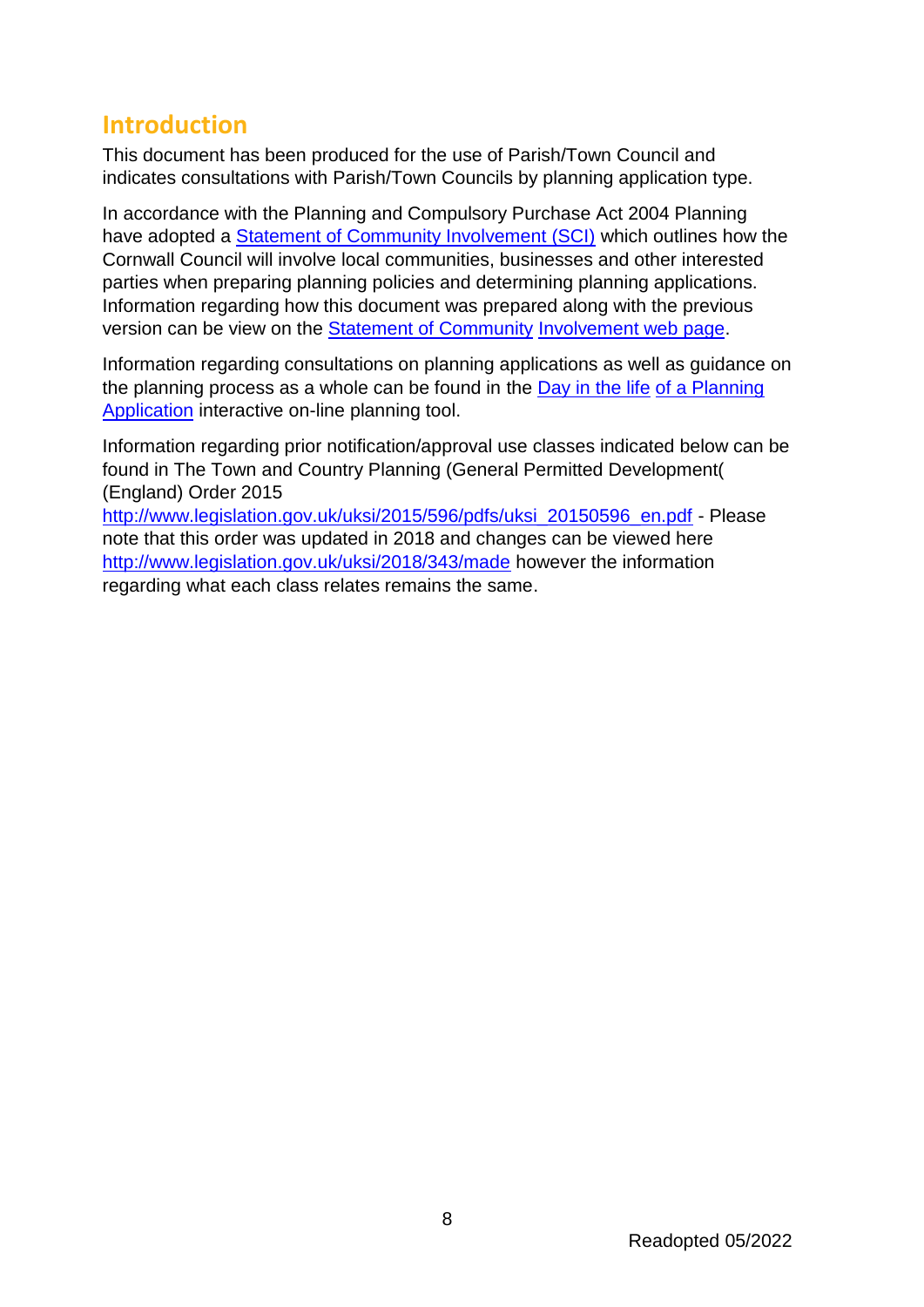Table 1 Consultations by Application Type

<span id="page-8-0"></span>

| <b>Consultations by Application Type</b>                                               |                  |            |                                                      |
|----------------------------------------------------------------------------------------|------------------|------------|------------------------------------------------------|
| <b>Application Type</b>                                                                | <b>Consulted</b> | Self-Serve | <b>No</b><br><b>Consultations</b><br><b>Required</b> |
| <b>Prior Notifications</b>                                                             |                  |            |                                                      |
| Prior notification of agricultural or forestry development - proposed building (AF)    |                  |            |                                                      |
| Prior notification of agricultural or forestry development - proposed building (AF2)   |                  |            |                                                      |
| Prior notification of agricultural or forestry development - proposed road             |                  |            |                                                      |
| Prior notification of agricultural or forestry development - excavation/waste material |                  |            |                                                      |
| Prior notification of agricultural or forestry development - proposed fish tank (cage) |                  |            |                                                      |
| Prior notification of proposed demolition                                              |                  |            |                                                      |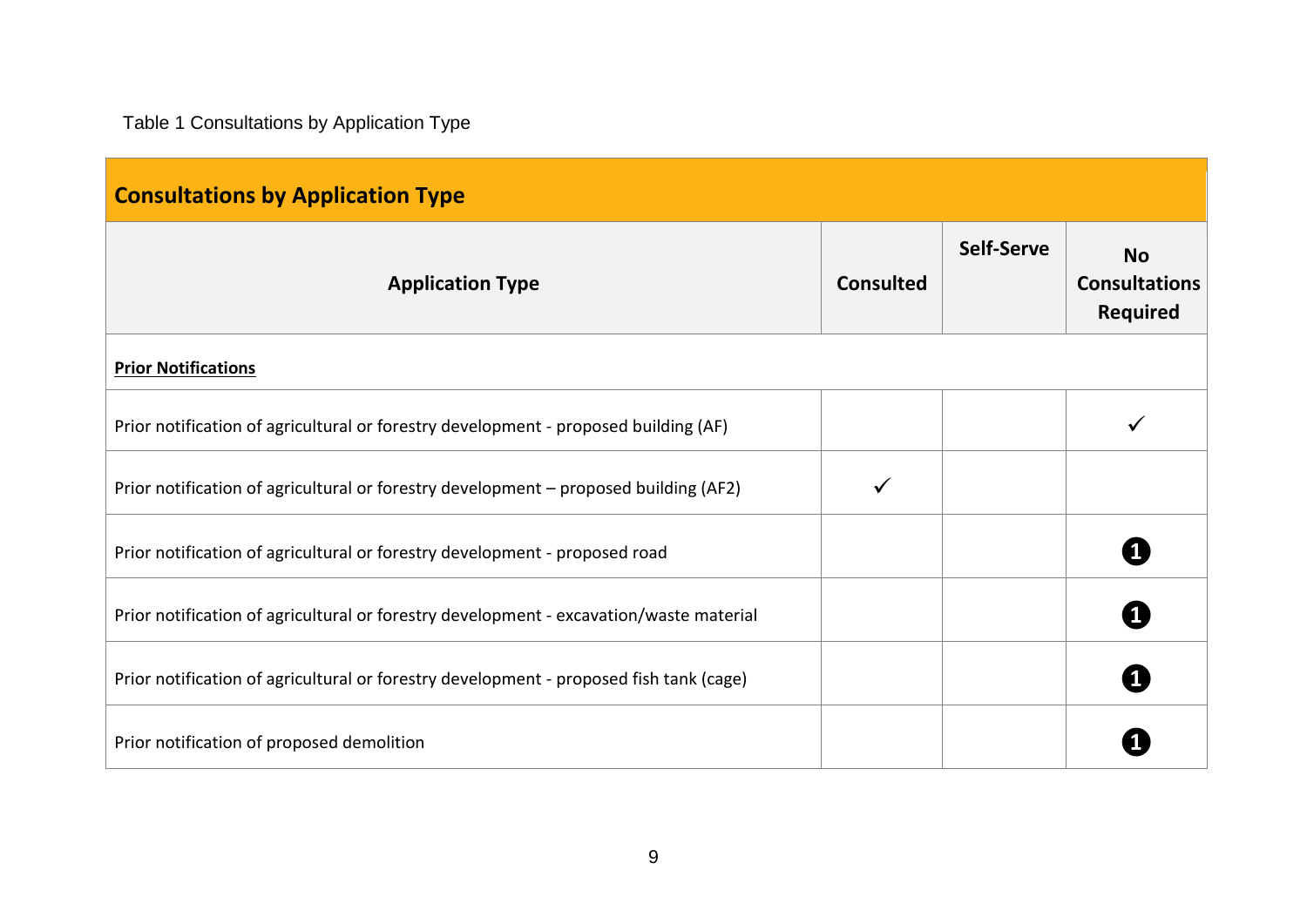| Prior Approval within Part 3 classes C, J, M, N, O, P, Q, R, S, and T              | $\mathbf{2}$ |  |
|------------------------------------------------------------------------------------|--------------|--|
| Prior Approval within Part 4 class E                                               | 2            |  |
| Prior Approval within Part 7 class C                                               | 2            |  |
| Prior Approval within Part 14 class J                                              |              |  |
| Prior approval within Part 17 (all classes)                                        |              |  |
| Prior Approval of a Proposed Larger Home Extension                                 |              |  |
| Prior approval for proposed mining and mineral exploration development             |              |  |
| <b>Lawful Development Certificates</b>                                             |              |  |
| Application for a Lawful Development Certificate for a Proposed use or development |              |  |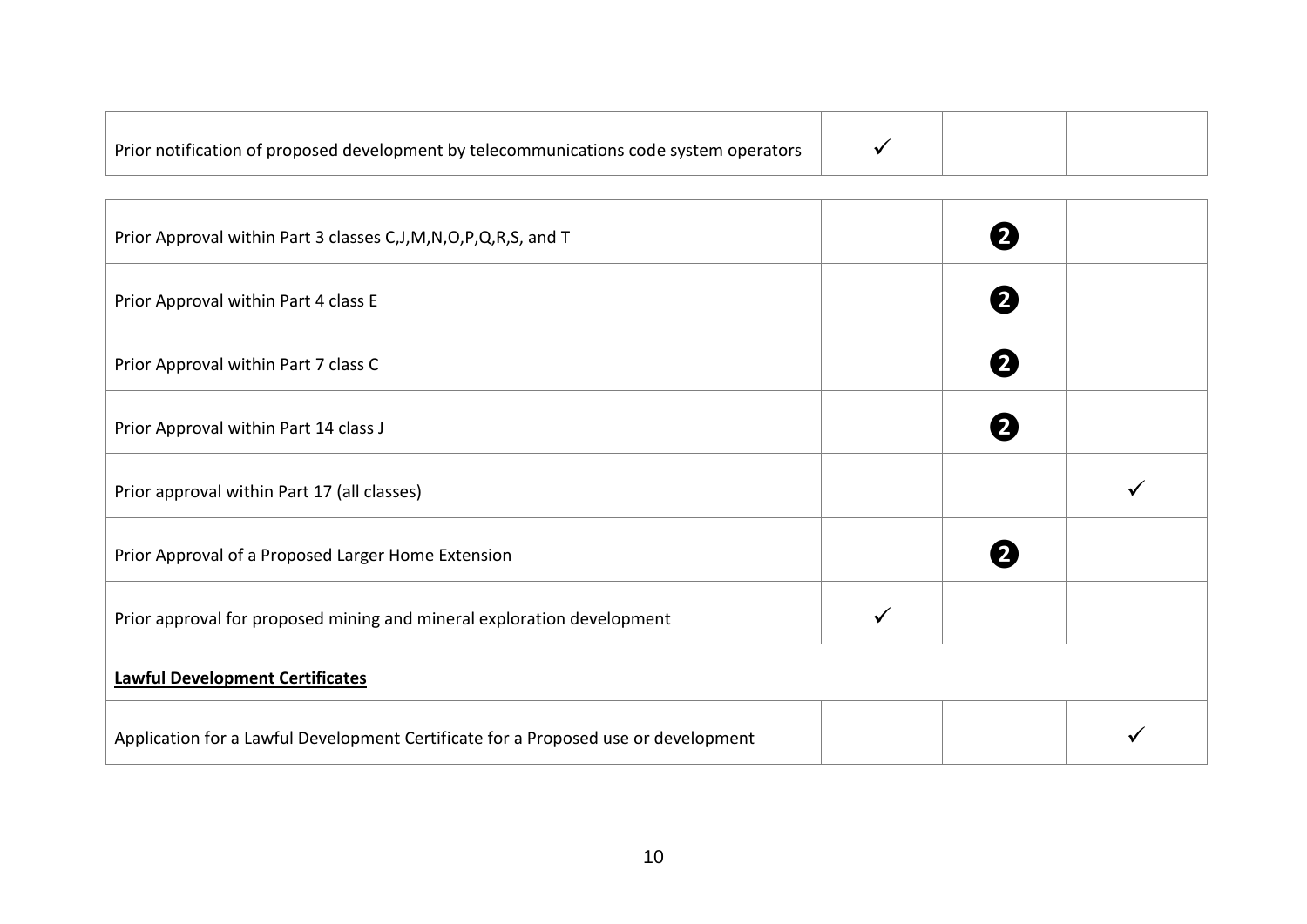| Application for a Lawful Development Certificate for an Existing use or operation or activity<br>including those in breach of a planning condition |  |  |
|----------------------------------------------------------------------------------------------------------------------------------------------------|--|--|
| All other application types                                                                                                                        |  |  |
| Application for a non-material amendment following a grant of permission                                                                           |  |  |
| Application for discharge of a condition                                                                                                           |  |  |

| Application for approval of reserved matters following outline approval                                                                                                         |   |  |
|---------------------------------------------------------------------------------------------------------------------------------------------------------------------------------|---|--|
| Application for Certificate Of Appropriate Alternative Development Land Compensation Act<br>1961, Section 17 as Substituted by Section 64 of the Planning Compensation Act 1991 |   |  |
| Application for consent to display an advertisement(s)                                                                                                                          |   |  |
| Application for hedgerow removal notice                                                                                                                                         | ∗ |  |
| Application for listed building consent for alterations, extension or demolition of a listed<br>building                                                                        |   |  |
| Application for Outline Planning Permission                                                                                                                                     |   |  |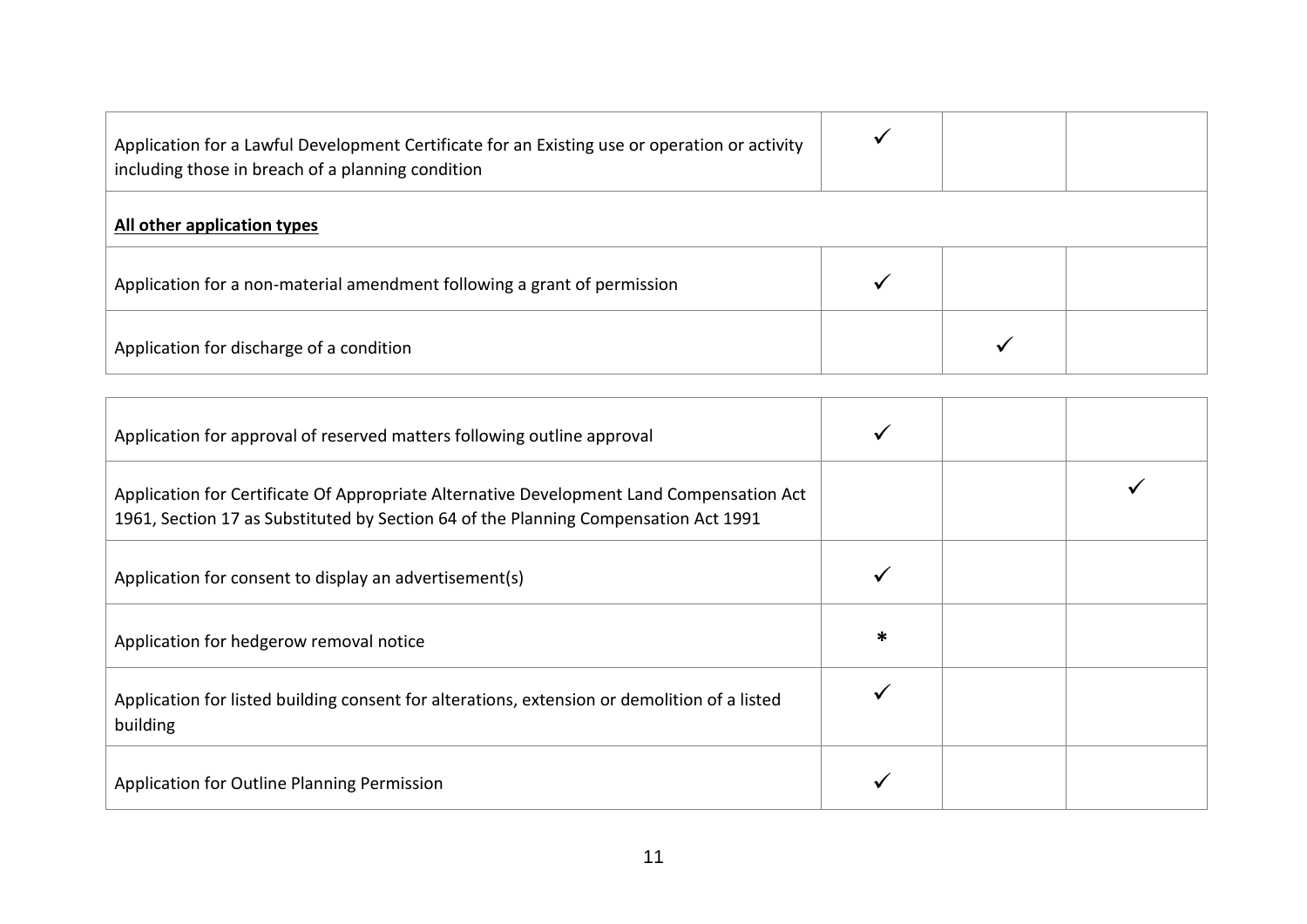| <b>Application for Planning Permission</b>                                                          |  |  |
|-----------------------------------------------------------------------------------------------------|--|--|
| Application for Permission in Principle (PiP)                                                       |  |  |
| <b>Technical Details Consent</b>                                                                    |  |  |
| Householder Application for Planning Permission for works or extension to a dwelling                |  |  |
| Application for Planning Permission for Mineral Extraction and Ancillary<br>Operations/Developments |  |  |
| Application for removal or variation of a condition following grant of planning permission          |  |  |

| Application for tree works: works to trees subject to a tree preservation order (TPO) and/or<br>notification of proposed works to trees in a Conservation area                                             |  |  |
|------------------------------------------------------------------------------------------------------------------------------------------------------------------------------------------------------------|--|--|
| Environment Act 1995 (Section 96 and Paragraph 9 of Schedule 13, Paragraph 6 of Schedule<br>14) Initial and Periodic Reviews Application for Determination of Conditions for Mineral Site<br>/ Mining Site |  |  |
| Modification and Discharge of Planning Obligations (VS106 less than 5 years old)                                                                                                                           |  |  |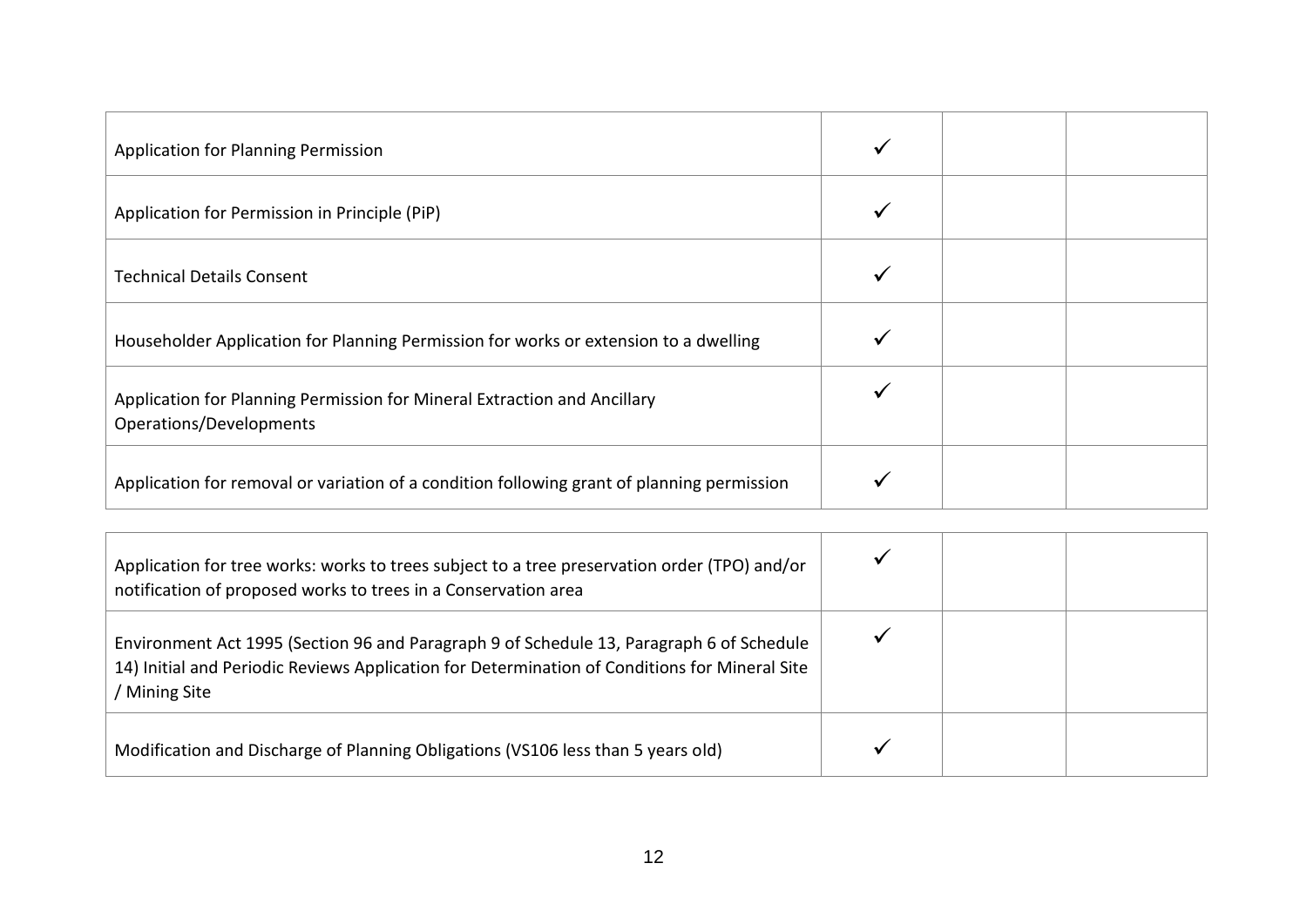| Modification and Discharge of Planning Obligations (VS106 more than 5 years old) |  |  |
|----------------------------------------------------------------------------------|--|--|
| Modification and Discharge of Planning Obligations (V52)                         |  |  |
| Dead or Dangerous Tree Notice Form (Exception Notices)                           |  |  |
| <b>EIA Screening Opinion Requests</b>                                            |  |  |
| <b>EIA Scoping Opinion Requests</b>                                              |  |  |
| <b>Additional Services Requests</b>                                              |  |  |
| Pre-Apps (Publically Available)                                                  |  |  |
| Pre-Apps (Confidential)                                                          |  |  |
| Do I Needs                                                                       |  |  |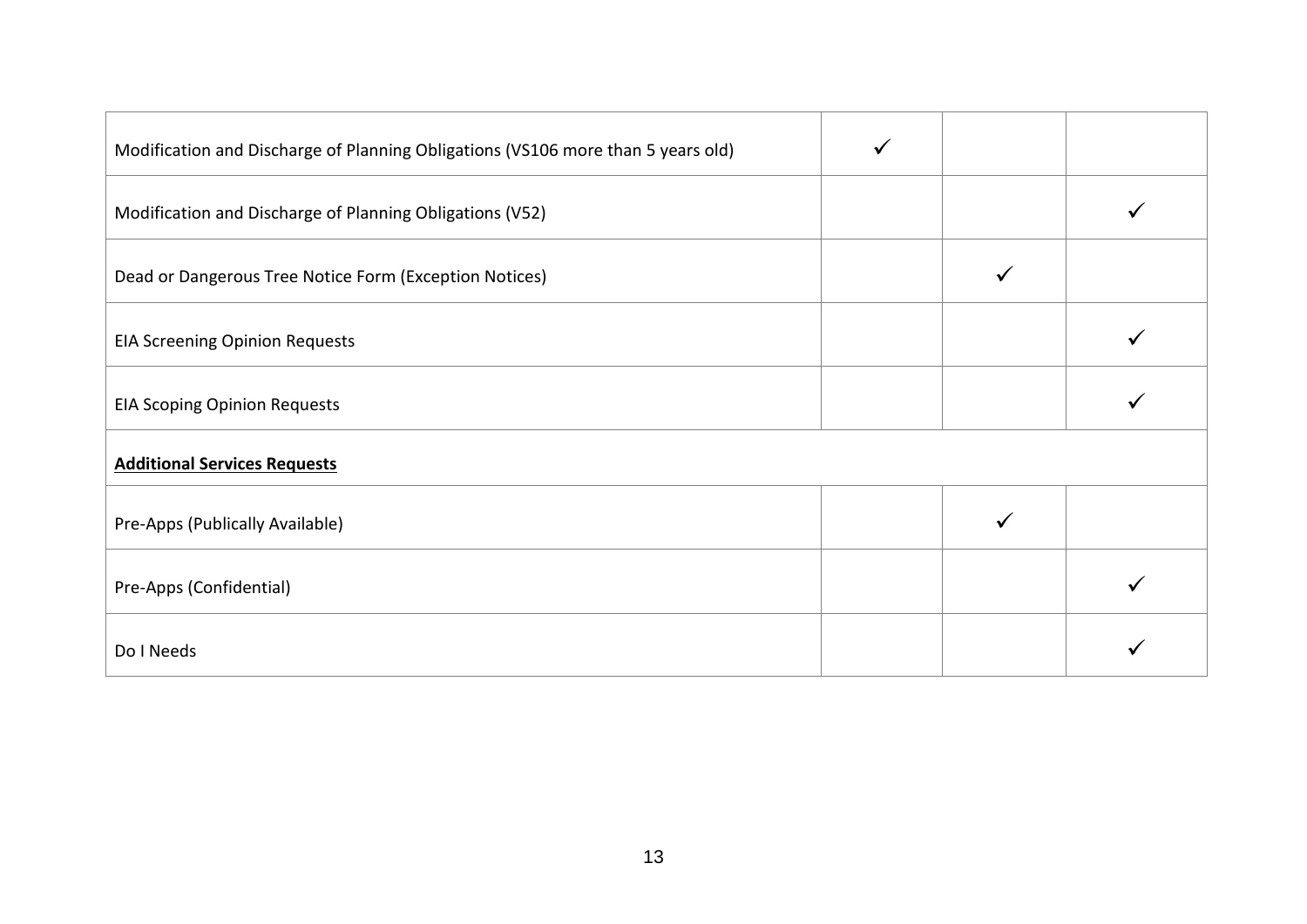**\***At the discretion of the Case Officer

*D* These prior notifications are publically available however as they are notifications to take up permitted development rights no consultations are required.

**❷**These prior approvals are publically available however only consultations with neighbours are required. Comments can be received regarding the effect on the amenity of neighbours as and accuracy of information submitted.

#### **Enquiries and Contact Information**

Any queries relating to individual application should be directed to the Case Officer in the first instance.

For any general planning enquires please contact Planning General Enquiries on 0300 1234 151 or email planning@cornwall.gov.uk.

For any enquiries regarding information contained in this document or consultation arrangements please contact Donna Moore on 01872 224423 or email donna.moore@cornwall.gov.uk.

Prepared by:

#### **Donna Moore**

Principal Development Support Officer Planning and Sustainable Development 2 May 2019

If you would like this information in another format please contact:

**Cornwall Council, County Hall Treyew Road, Truro TR1 3AY** 

Email: **comments@cornwall.gov.uk** Telephone: **0300 1234 100 www.cornwall.gov.uk**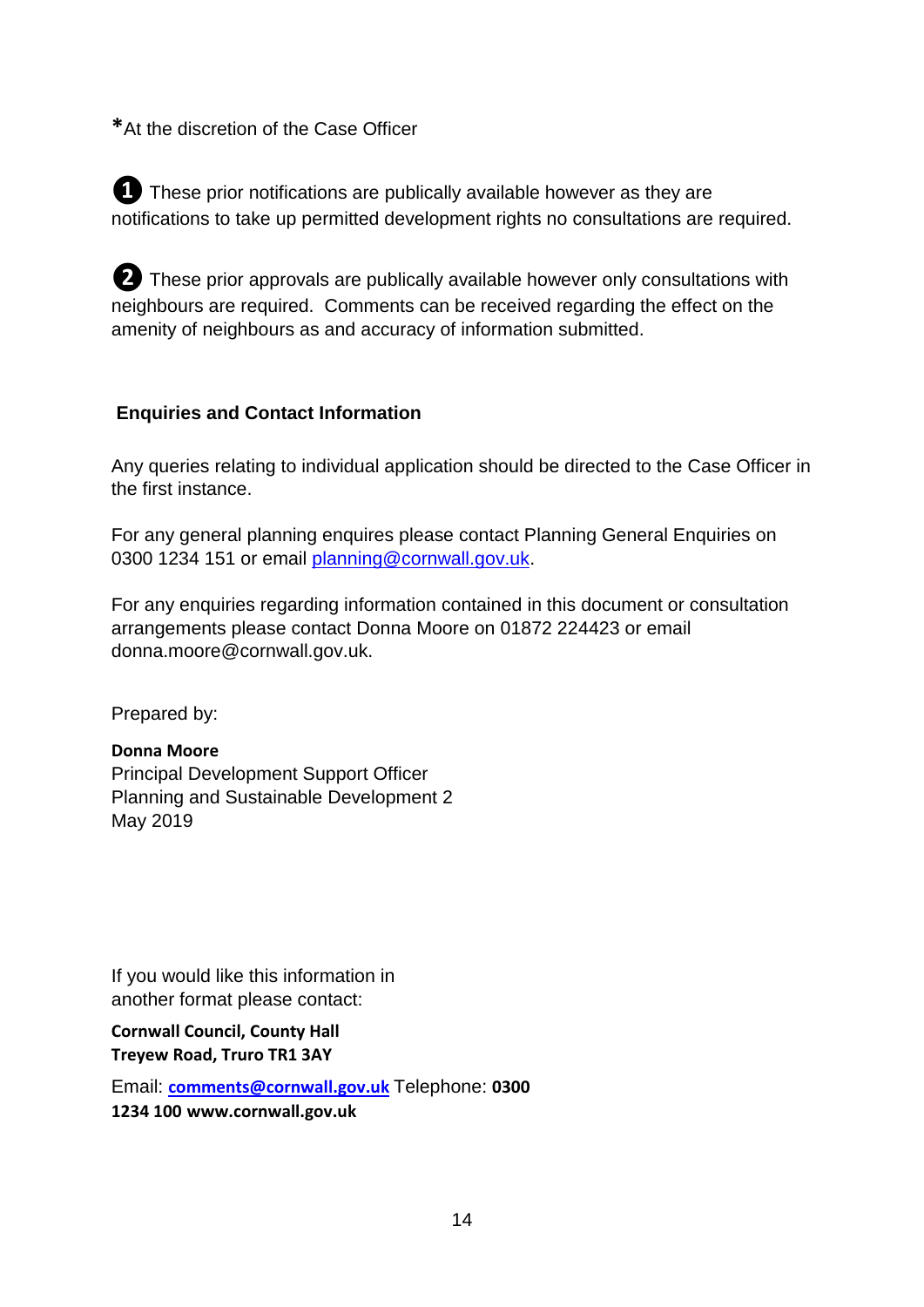## <span id="page-14-0"></span>**2. Planning: Guiding Principles – Pre-Application Discussions**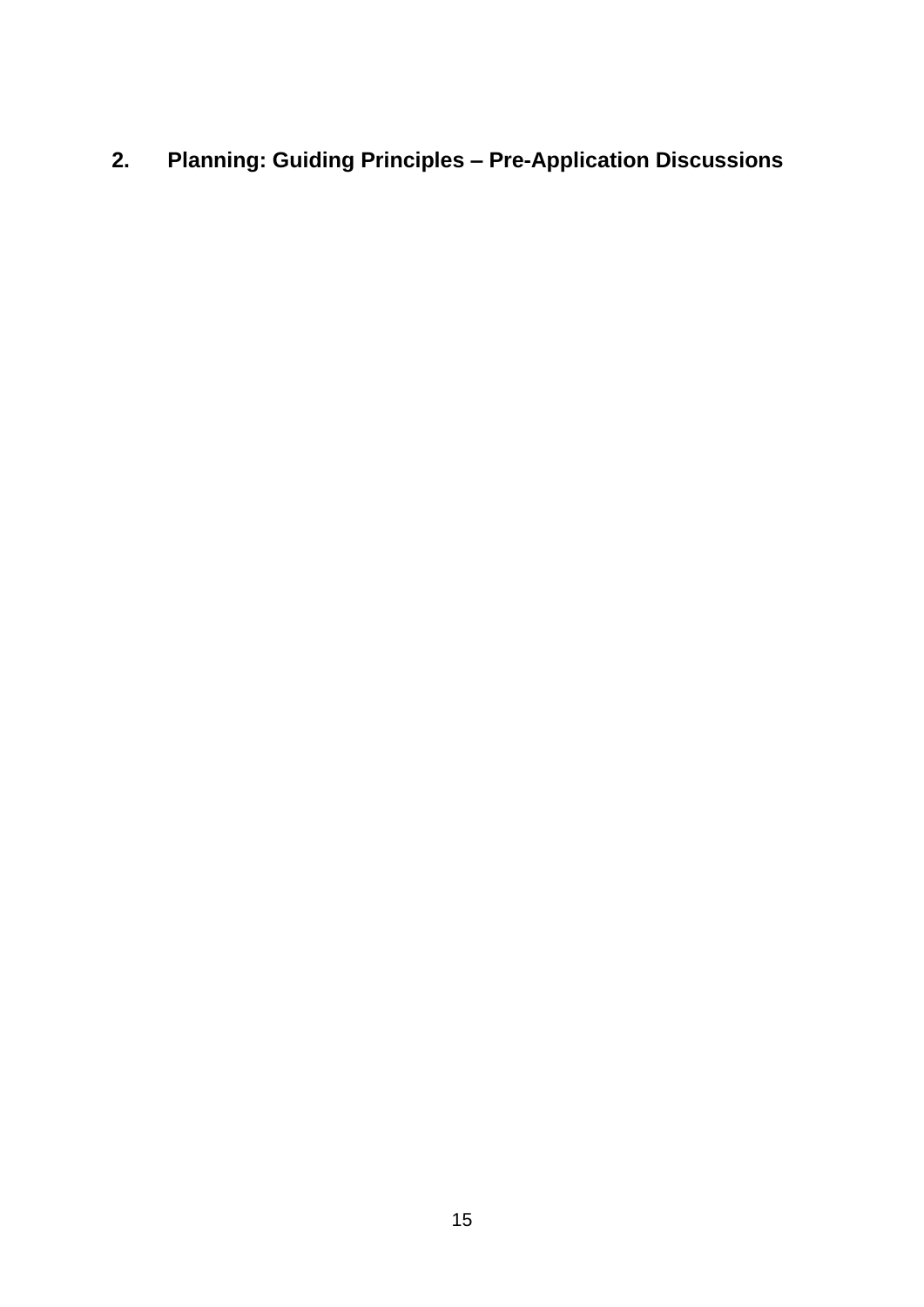

**Policy/Procedure:** 

**Planning: Pre-application Discussions**

**Date of Adoption:**

**April 2018**

This is a Policy or Procedure document of Saltash Town Council to be followed by both Councillors and employees.

| <b>Current Status</b>      |                   |                         |                      |
|----------------------------|-------------------|-------------------------|----------------------|
| <b>Version</b>             |                   | <b>Approved by</b>      | P&R                  |
| <b>Date</b>                | <b>April 2018</b> | Date of approval        | 10.04.2018           |
| <b>Responsible Officer</b> | <b>AJT</b>        | <b>Minute reference</b> | 07/18/19k            |
| <b>Responsible</b>         | P&R               | <b>Review date</b>      | Start of new council |
| <b>Committee</b>           |                   |                         | term or if change in |
|                            |                   |                         | advice from CALC     |

| <b>Version History</b> |                |                      |                 |
|------------------------|----------------|----------------------|-----------------|
| <b>Date</b>            | <b>Version</b> | <b>Author/Editor</b> | <b>Comments</b> |
| April                  |                | AJT/CALC             |                 |
|                        |                |                      |                 |
|                        |                |                      |                 |

| <b>Review Record</b> |                                |                   |                     |
|----------------------|--------------------------------|-------------------|---------------------|
| <b>Date</b>          | Type of Review   Minute number | <b>Summary of</b> | <b>Completed by</b> |
|                      |                                | actions           |                     |
|                      | 07/18/19k                      |                   |                     |
|                      |                                |                   |                     |
|                      |                                |                   |                     |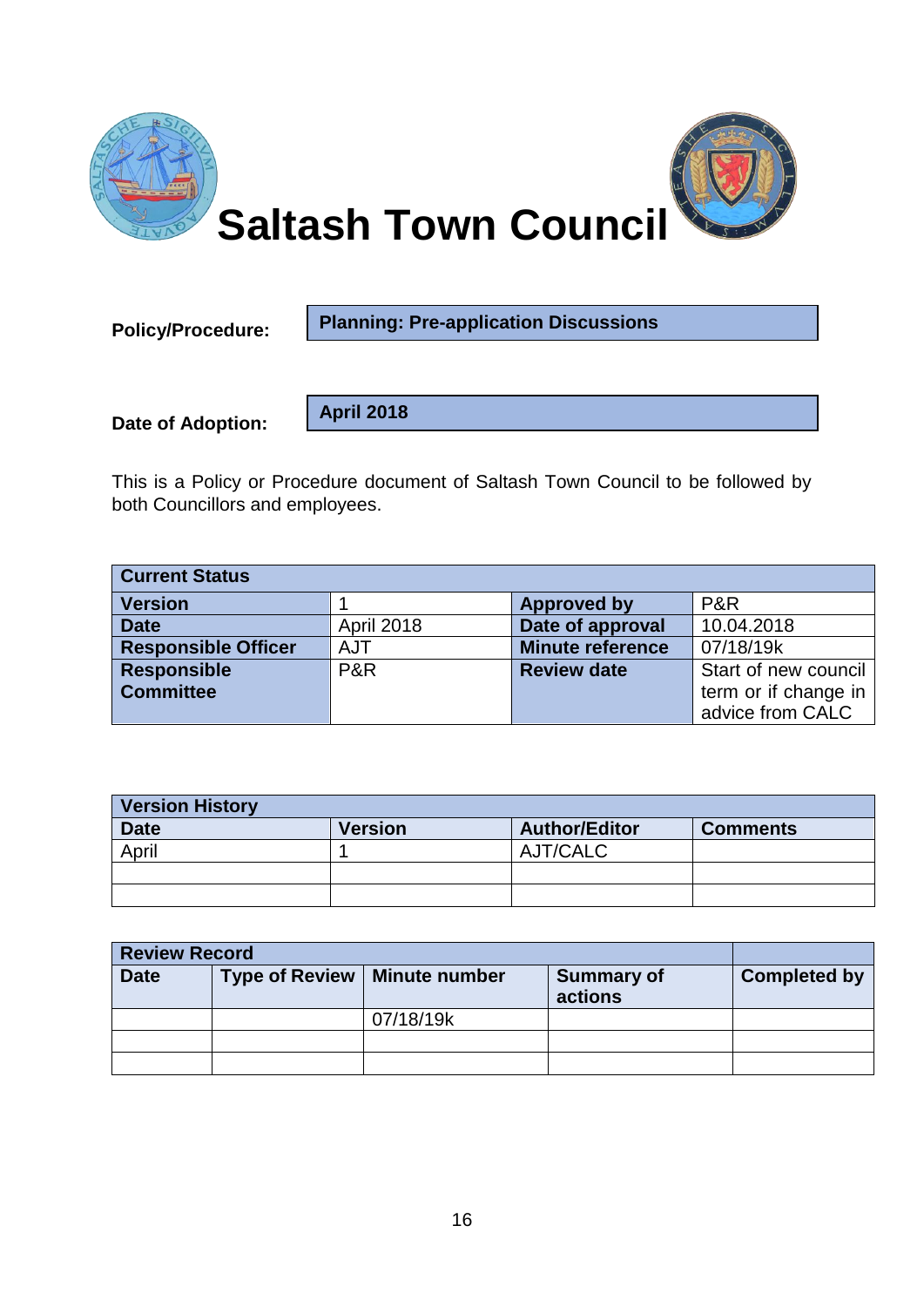#### **Guiding Principles for Pre-Application Discussions**

Pre-application discussions have an important role in all types of planning applications. Local Councils are particularly aware of the importance of public perception in planning and the need for transparency in the relationships with developers.

#### **Pre-application meeting**

In considering a request to meet with the developer prior to formal submission of a planning application, Saltash Town Council would expect that:

- 1. The meeting is open to the public to attend and has been reasonably advertised.
- 2. The developer meets all reasonable costs of hosting of the public meeting including the provision of large-scale paper plans display purposes.
- 3. A public consultation or engagement event is either already scheduled, or firmly planned.

Saltash Town Council may wish to combine public engagement events with a scheduled council meeting rather than a separate event. Whilst for large developments and initial pre-app meeting and community engagement event may be far apart in time, the small applications, these could effectively be undertaken at the same meeting.

Saltash Town Council will not normally hold private meetings with developers unless there is a necessary and compelling reason which could be justified to the public (for example a strong commercial sensitivity, where a developer wishes to receive an initial steer before deciding whether to progress).

#### **Pre-application community engagement (PACE)**

Saltash Town Council will encourage developers to carry out engagement with the local community before submitting plans for significant or complex developments. Any PACE meeting must meet the following expectations:

- 1. The venue is convenient and accessible in the community.
- 2. Sufficient and timely publicity within the community and to likely interested parties. The timing of the meeting should be appropriate to allow as wide a range of people as possible to attend.
- 3. That there is a genuinely open mind and willingness to adapt planned in response to community feedback.
- 4. The developer meets all reasonable costs of hosting a public meeting including the provision of large-scale paper plans for display purposes.

Saltash Town Councillors are advised not to attend separate private briefings as part of public consultation, but instead to attend a public event.

As well as working with the Town Council on a public engagement events, developers also have the option of a formal pre-application community engagement forum facilitated by Cornwall Council for more significant or complex applications. Developers should contact Cornwall Council for further details on these options.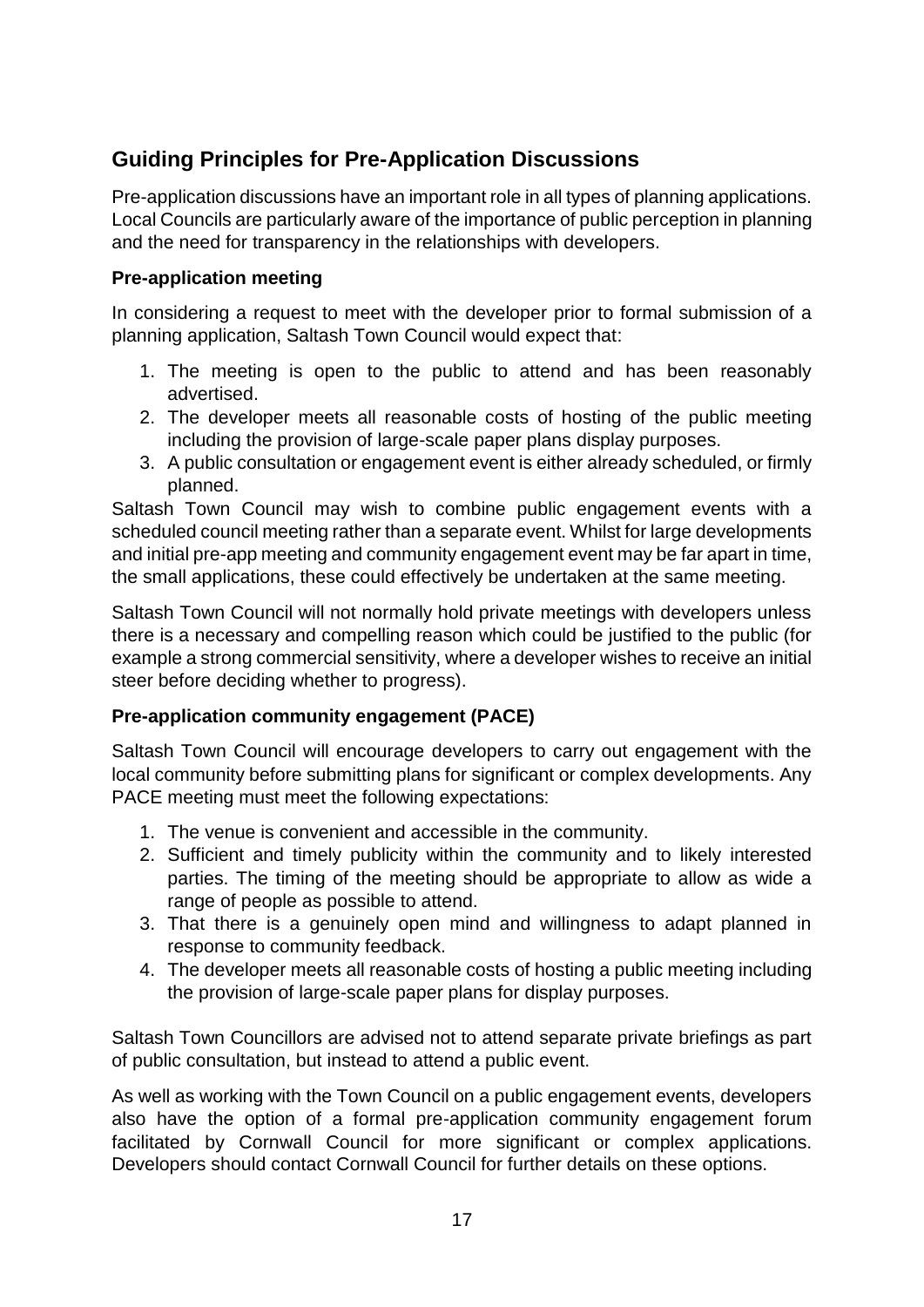#### **Pre-application process and the Code of Conduct for local councils**

It is noted that some Town Councils are concerned about potential issues with encouraging early conversations with developers on pre-application proposals. These include requests for meetings with individual councillors and how feedback on the proposal could be viewed as predetermination.

It is recommended:

#### **Individual Councillor's discussions**

- a. Councillors must be aware of their obligations under the Council's code of conduct.
- b. Individual Councillors must not enter into informal discussions of possible future applications with the developer; to do so may lead to a complaint for a potential breach of the code.
- c. Where a site meeting is needed, the Council will nominate at least two representatives to attend.

A developer should not attempt to lobby individuals; if this occurs, the Town Council reserves the right to withdraw from any pre-application process.

#### **Pre-determination**

Councillors should avoid expressing any detailed opinion or prior view which might be viewed as predetermination. To this end, a formal meeting arranged by the Town Council could include the following suggested wording on the meeting agenda or invitation:

**While I/Members may express an opinion for or against the proposal at this meeting, my/our mind(s) is/are not closed and I/we will only come to a conclusion on whether are you/we should support the scheme or offer an objection after I/we have listened to the full debate.**

A similar statement could also be read out and clearly stated at the start of an informal meeting, to make it clear that the members of the Town Council attending are not predetermining the position on a proposal. Local councillors could also include the words "in principle" or "subject to" when expressing their views to further emphasise that any opinions given at this stage are not prejudging a proposal in advance of a formal planning application.

#### **Version History**

| <b>Date</b>    | <b>Details</b>                                                                   |
|----------------|----------------------------------------------------------------------------------|
| September 2018 | Note:                                                                            |
|                | Words importing the masculine gender<br>only shall include all other genders and |
|                | vice versa.                                                                      |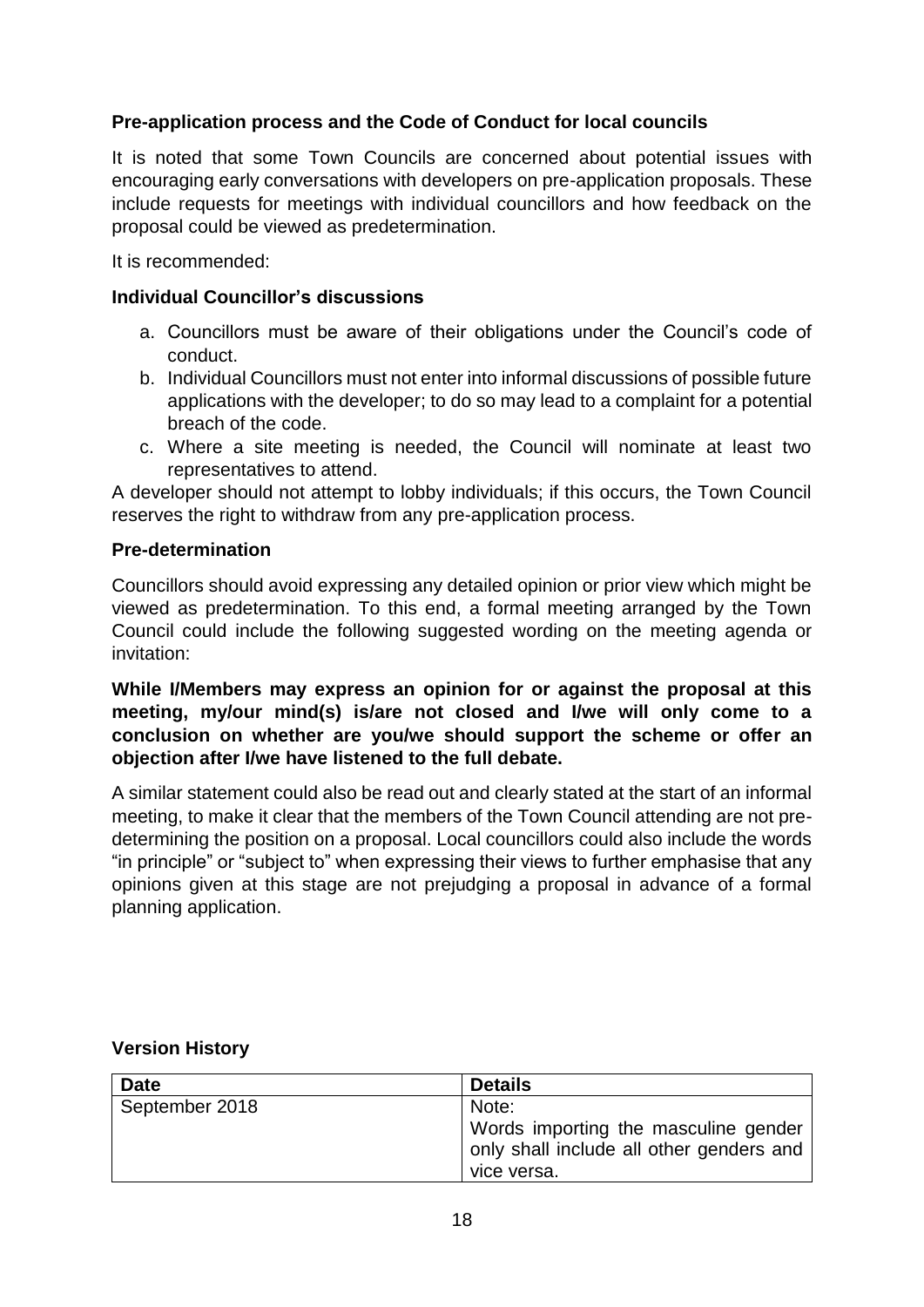## <span id="page-18-0"></span>**3. Protocol for Considering Planning Applications**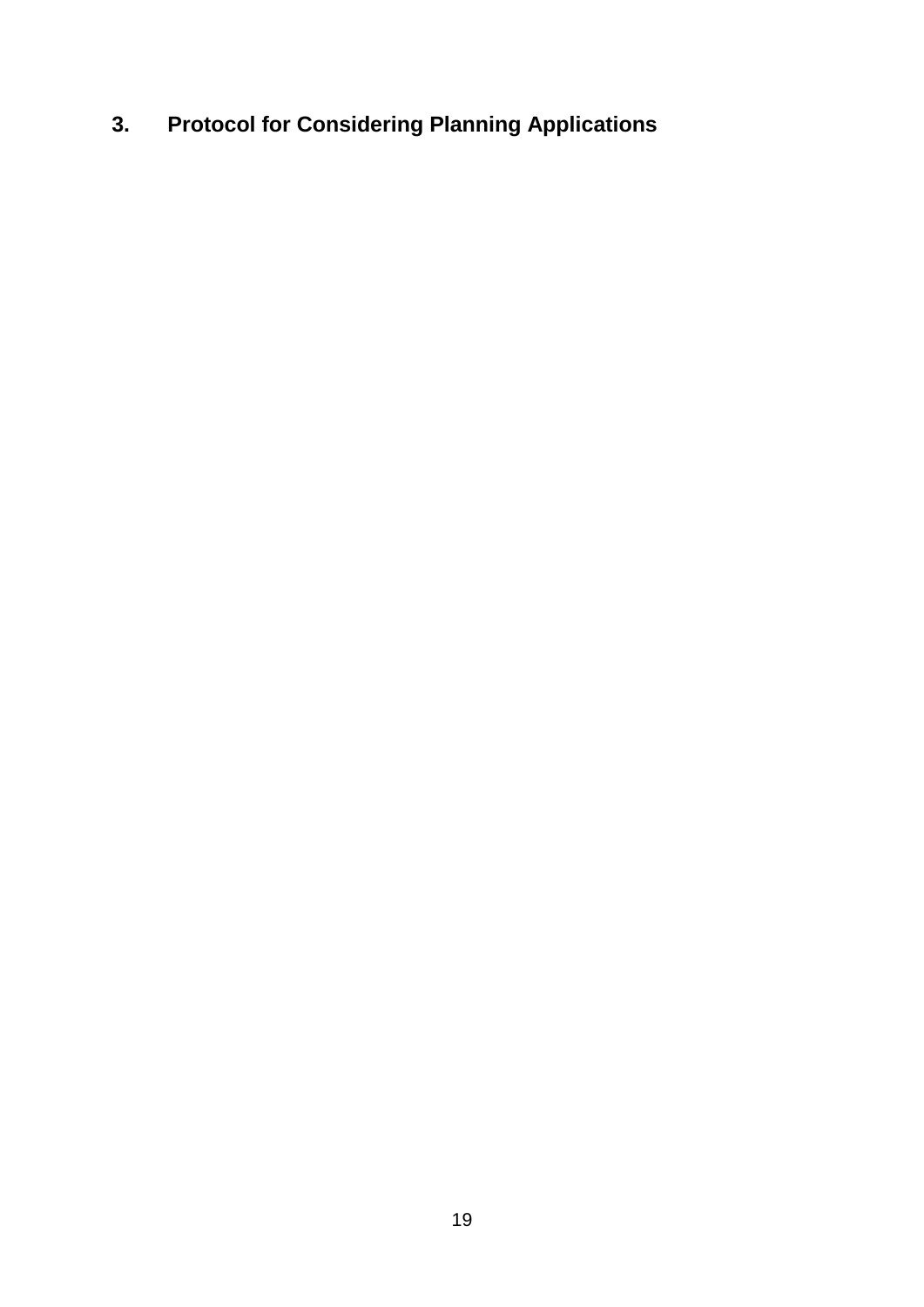

**Policy/Procedure:** 

**Protocol for considering planning applications**

**Date of Adoption:**

 **05.04.2012**

This is a Policy or Procedure document of Saltash Town Council to be followed by both Councillors and employees.

| <b>Current Status</b>      |            |                         |             |
|----------------------------|------------|-------------------------|-------------|
| <b>Version</b>             |            | <b>Approved by</b>      | <b>FTC</b>  |
| <b>Date</b>                | 05.04.2012 | Date of approval        | 05.04.2012  |
| <b>Responsible Officer</b> | ajt        | <b>Minute reference</b> | 11/12/13    |
| <b>Responsible</b>         | P&R        | <b>Review date</b>      | As required |
| <b>Committee</b>           |            |                         |             |

| <b>Version History</b> |                |                      |                 |
|------------------------|----------------|----------------------|-----------------|
| <b>Date</b>            | <b>Version</b> | <b>Author/Editor</b> | <b>Comments</b> |
| <b>April 2012</b>      |                | ΑK                   |                 |
|                        |                |                      |                 |
|                        |                |                      |                 |

| <b>Review Record</b> |                                 |                      |                              |                     |
|----------------------|---------------------------------|----------------------|------------------------------|---------------------|
| <b>Date</b>          | <b>Type of</b><br><b>Review</b> | <b>Minute number</b> | <b>Summary of</b><br>actions | <b>Completed by</b> |
|                      |                                 |                      |                              |                     |
|                      |                                 |                      |                              |                     |
|                      |                                 |                      |                              |                     |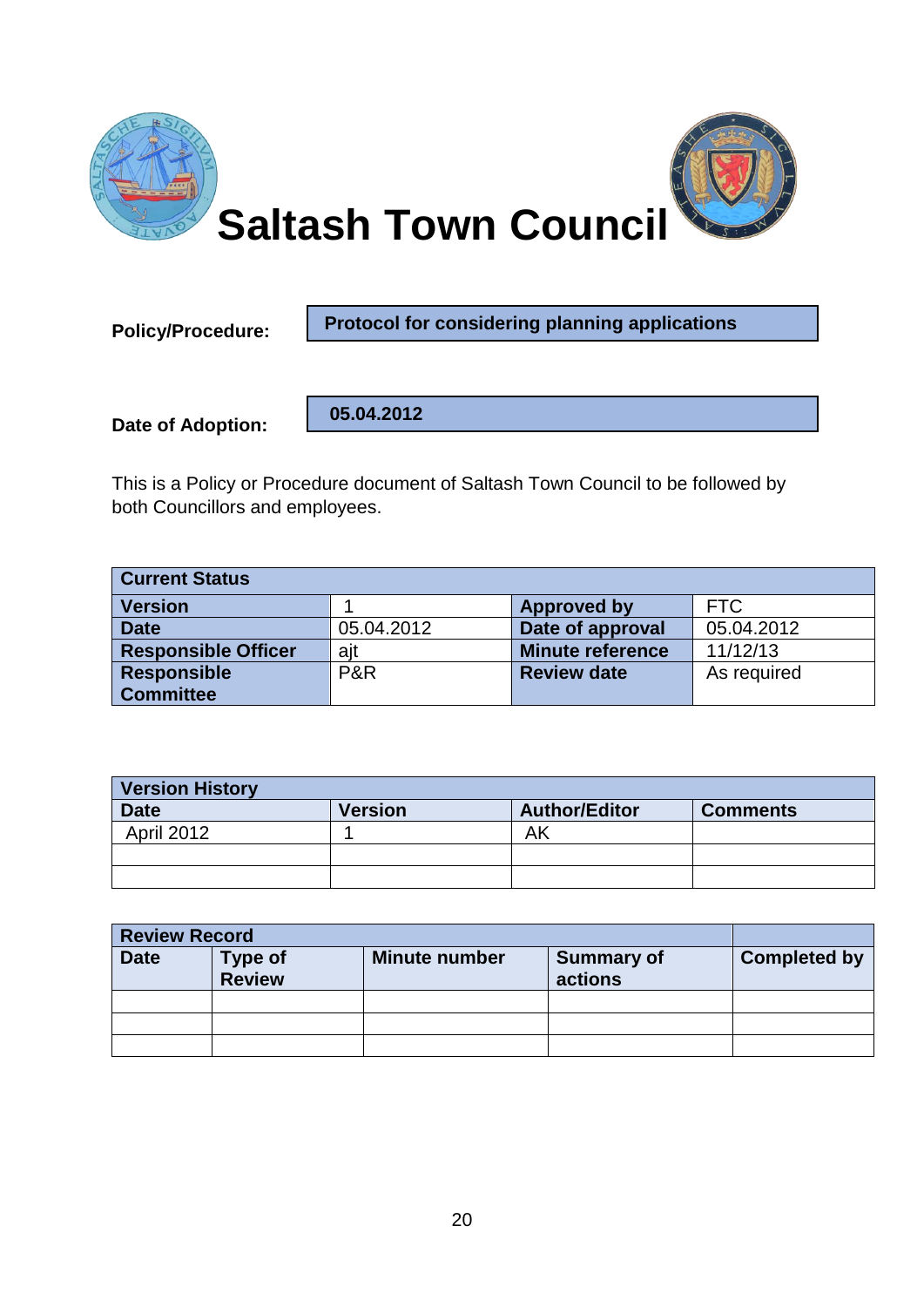#### **Protocol for considering Planning Applications**

This protocol relates specifically to the consideration of plans at the Planning and Licensing Committee. Subsequent consideration in relation to an officer response is covered in another protocol.

#### **1. Expectations of councillors**

It is an expectation of Saltash Town Council that:

- a. All Councillors should be familiar with the basic details of all planning applications on the agenda.
- b. All Ward Members should be familiar with the details of all planning application on the agenda and within their ward, including having closely examined the paper or electronic plans.
- c. The Ward Members should have arranged for at least one ward member to have carried out a site visit and to report verbally, in writing, or via another councillor or member of staff, to the council.
- d. In the case of a potentially contentious application, the Ward Members should have arranged for at least two ward members to have carried out a site visit, albeit not necessarily at the same time, and to report to the council as above.

#### **2. Potentially contentious applications**

An application will be considered to be 'potentially contentious' within the meaning of this protocol where:

- a. It is on a site on which the council has, within the previous year, considered an application that was subsequently refused or
- b. It is on a site relating to an extant application for a Public Right of Way or Town Green or
- c. Councillors are otherwise aware, for example via press coverage or a number of communications from members of the public, that the application generates strong feelings.

These only apply where the councillor(s) involved is/are aware that the definition applies, but it is expected that councillors will share this information by email.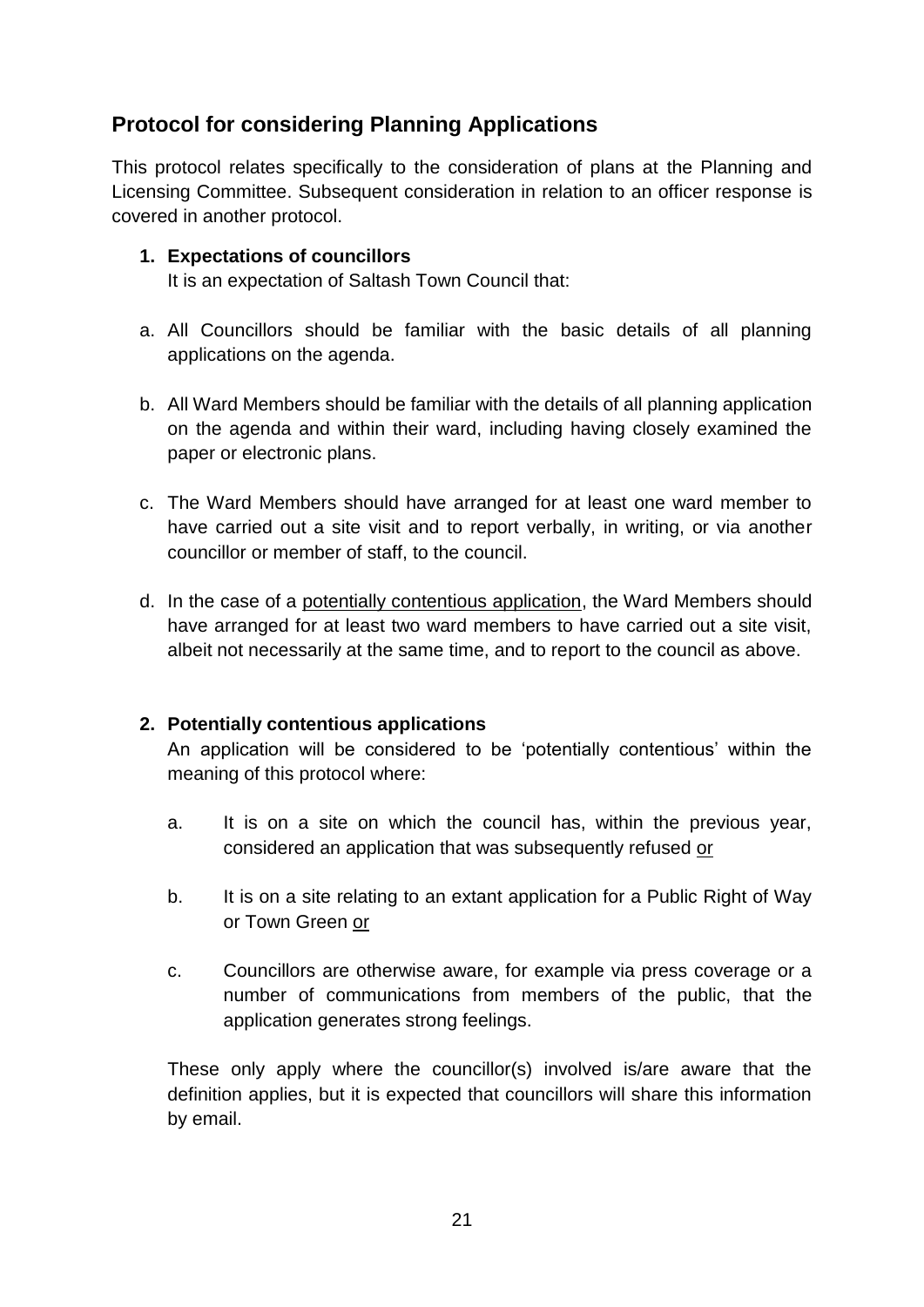- **3. Site visits**
- **a. All site visits carried out by ward members, by other councillors or by staff, are considered official business of the council, and members and staff are acting as representatives and not in an individual capacity, provided that:**

**b.**

- i. In the case of a potentially contentious application (see above) councillors are accompanied on any visit by another member of the council, or by a member of staff of the council.
- ii. Members take a form of ID preferably but not necessarily an official Town Council ID. They must show this on request to any members of the public involved in the visit who may not be aware that they are councillors. This includes if they speak to them about the application or go onto their property.
- c. There are no specific requirements for the contents of a site visit in some cases it will be appropriate to go onto one or more properties or to speak to one or more members of the public. However, it for the member(s) visiting to judge the necessary steps to take.

#### **Version History**

| <b>Date</b>    | <b>Details</b>                                                                                  |
|----------------|-------------------------------------------------------------------------------------------------|
| September 2018 | Note:                                                                                           |
|                | Words importing the masculine gender<br>only shall include all other genders and<br>vice versa. |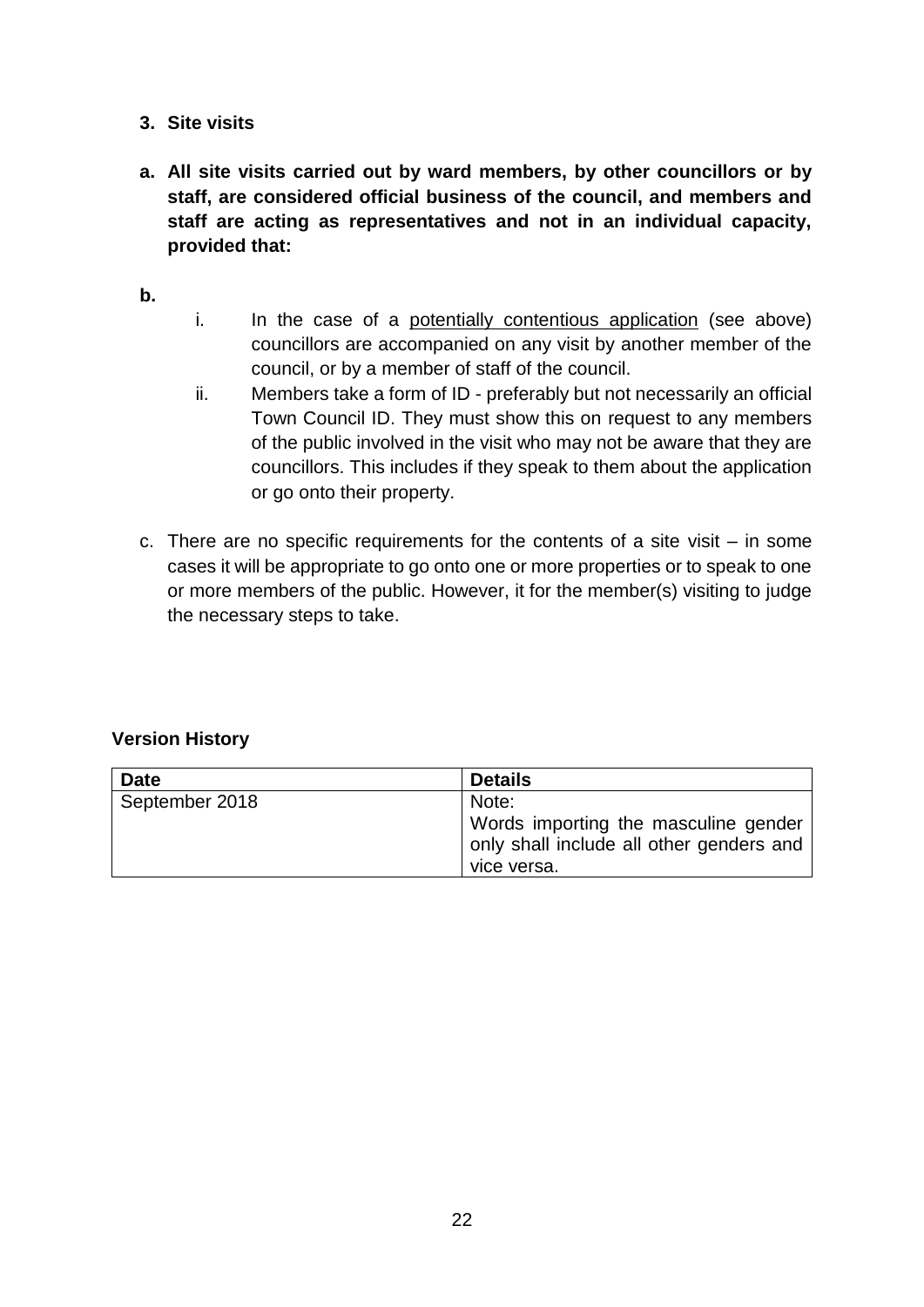## <span id="page-22-0"></span>**4. Planning Poll Protocol**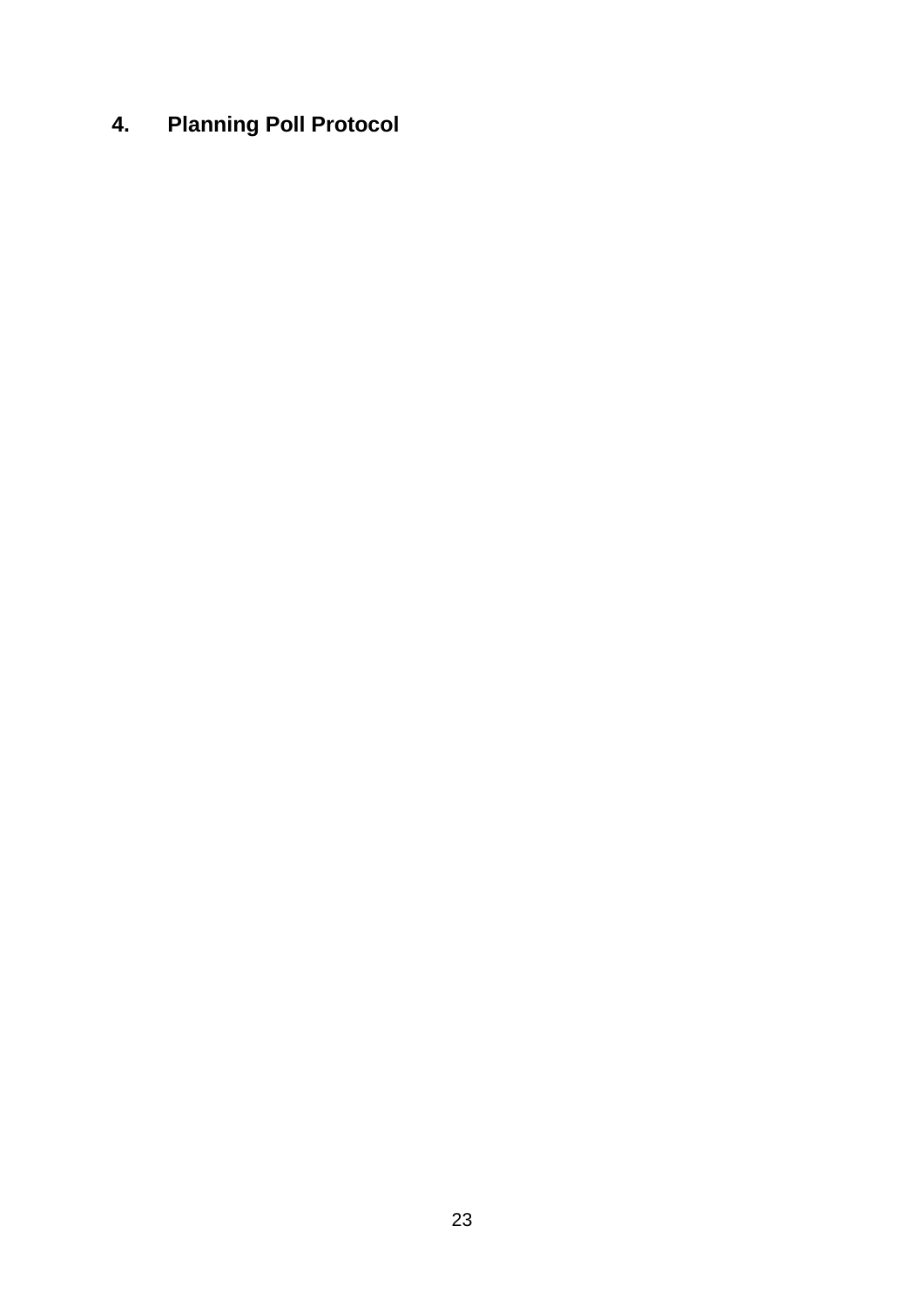

**Policy/Procedure:** 

**Planning Poll Protocol**

**n/a**

**Date of Adoption:**

This is a Policy or Procedure document of Saltash Town Council to be followed by both Councillors and employees.

| <b>Current Status</b>      |            |                         |             |
|----------------------------|------------|-------------------------|-------------|
| <b>Version</b>             | AK         | Approved by             | n/a         |
| <b>Date</b>                | March 2014 | Date of approval        | n/a         |
| <b>Responsible Officer</b> | AJT        | <b>Minute reference</b> | n/a         |
| <b>Responsible</b>         | P&R        | <b>Review date</b>      | As required |
| <b>Committee</b>           |            |                         |             |

| <b>Version History</b> |                |                      |                 |
|------------------------|----------------|----------------------|-----------------|
| <b>Date</b>            | <b>Version</b> | <b>Author/Editor</b> | <b>Comments</b> |
| 21.03.2014             |                | Αk                   |                 |
|                        |                |                      |                 |
|                        |                |                      |                 |

| <b>Review Record</b> |                           |                      |                              |                     |
|----------------------|---------------------------|----------------------|------------------------------|---------------------|
| <b>Date</b>          | <b>Type of<br/>Review</b> | <b>Minute number</b> | <b>Summary of</b><br>actions | <b>Completed by</b> |
|                      |                           |                      |                              |                     |
|                      |                           |                      |                              |                     |
|                      |                           |                      |                              |                     |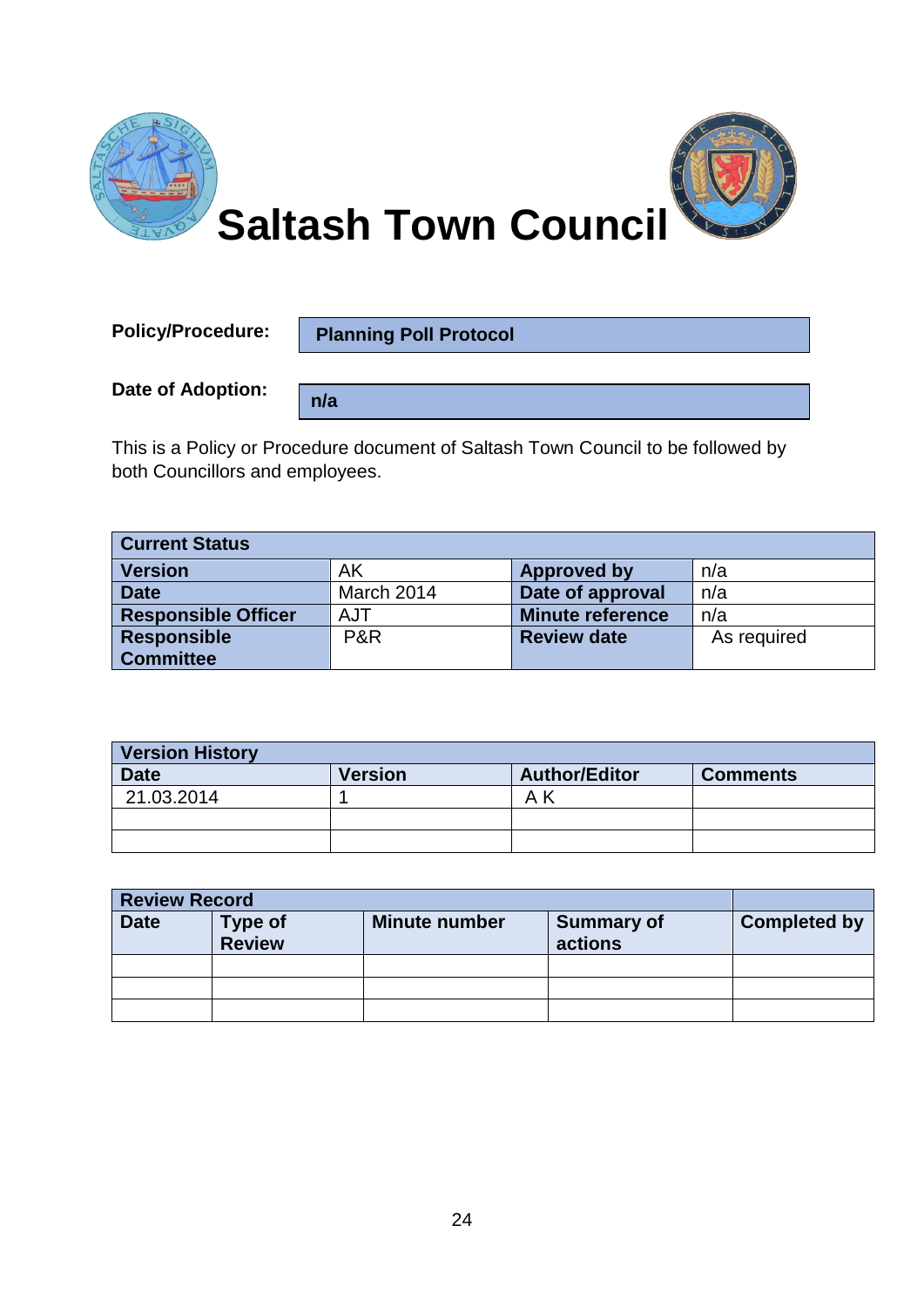#### **Planning Poll Protocol**

This outlines a protocol to take into account the recent situation where the planning application was called-in by a Cornwall Councillor, and some Councillors wished to revaluate the original STC position. It will also include officer referral of an application.

It is based on the principles that:

- 1. The council may wish to revaluate its original position given new information;
- 2. This should be done in such a manner that there is no confusion as to individual opinions (e.g. a clear yes/no poll);
- 3. This should not prevent email discussion of the merits of differing positions;
- 4. There should be a clear majority of those voting in order to overturn any previous decision;
- 5. The results of any deliberations in this manner should be placed on public record.

The protocol will operate with the following in mind:

- 1. Councillors will be free to debate the planning application by email, but only votes cast by poll will count towards the decision. No public statements of dissent or malicious briefings should be made.
- 2. Members of the public will still be entitled to be copied in on any correspondence, if so requested.
- 3. Councillors will always have at least 72 hours from the email notifying a poll to vote in it. If this includes a Sunday it will be 96 hours.
- 4. Quorum for a poll to be effective is one third of councillors (including registered abstentions).
- 5. In the event of any tied or inquorate vote the town council's original position will stand.
- 6. Cornwall Councillors will vote on the information before them, but in light of further information received at Planning committee might vote differently at that meeting.
- 7. All Councillors will be responsible for ensuring that their vote is informed and based on proper planning guidance and application information.
- 8. The planning application number and description and the nature/result of the poll will be read into the record of the next full council meeting under an item 'report on planning applications considered further by email.'

The agenda will read:

'To note that in the event that the Cornwall Council officer wishes to recommend opposite to the Town Council's view they will contact the Town Council by email. In light of time constraints, the Town Council will then hold an online poll of Councillors to determine whether to accept the officers' view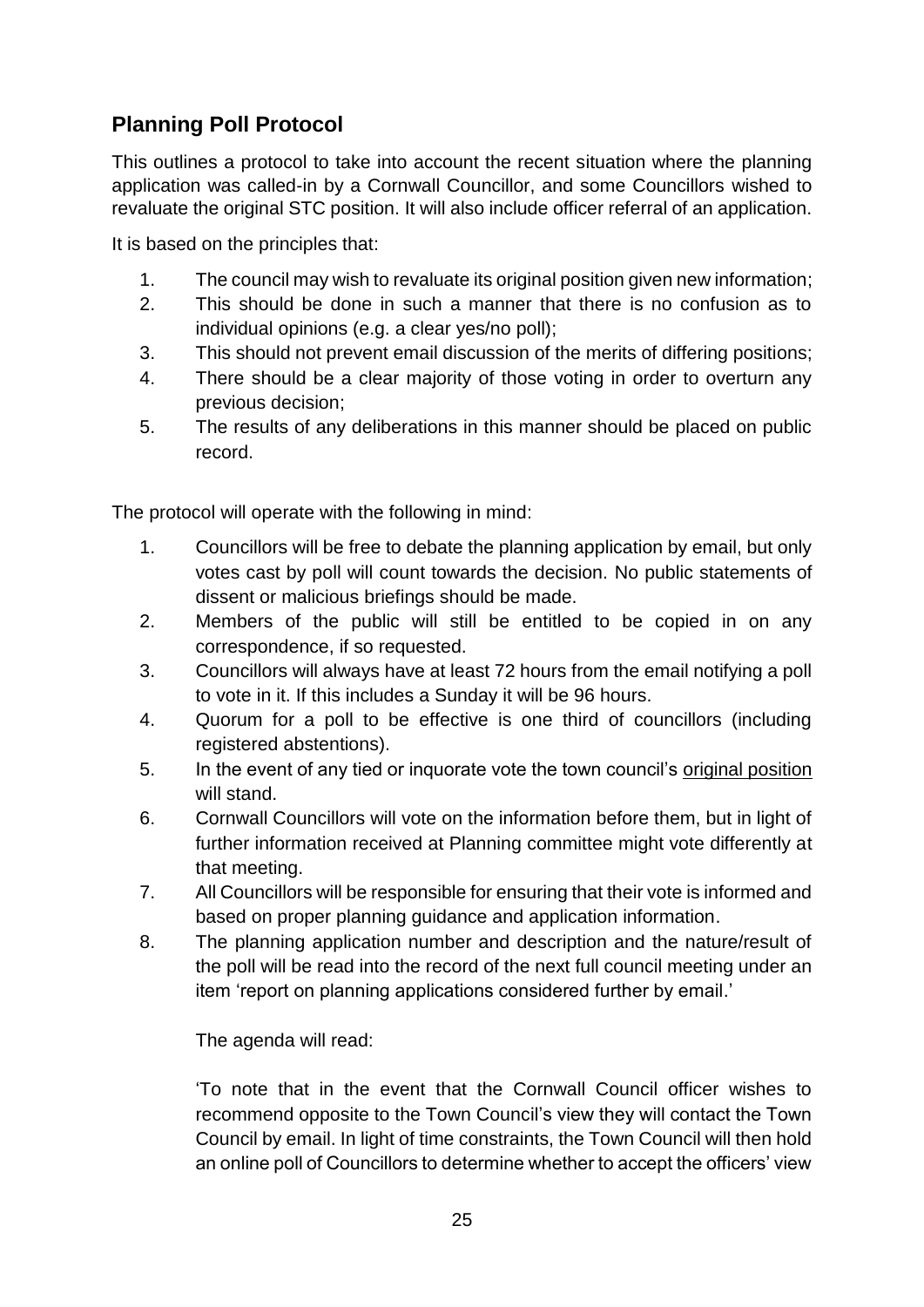or to ask for the application to be called into committee. The results of these polls will be read into the record at the next town council meeting. Members of the public may request, via the Clerk, to be copied into any correspondence.'

#### **Version History**

| <b>Date</b>    | <b>Details</b>                                                                                  |  |
|----------------|-------------------------------------------------------------------------------------------------|--|
| September 2018 | Note:                                                                                           |  |
|                | Words importing the masculine gender<br>only shall include all other genders and<br>vice versa. |  |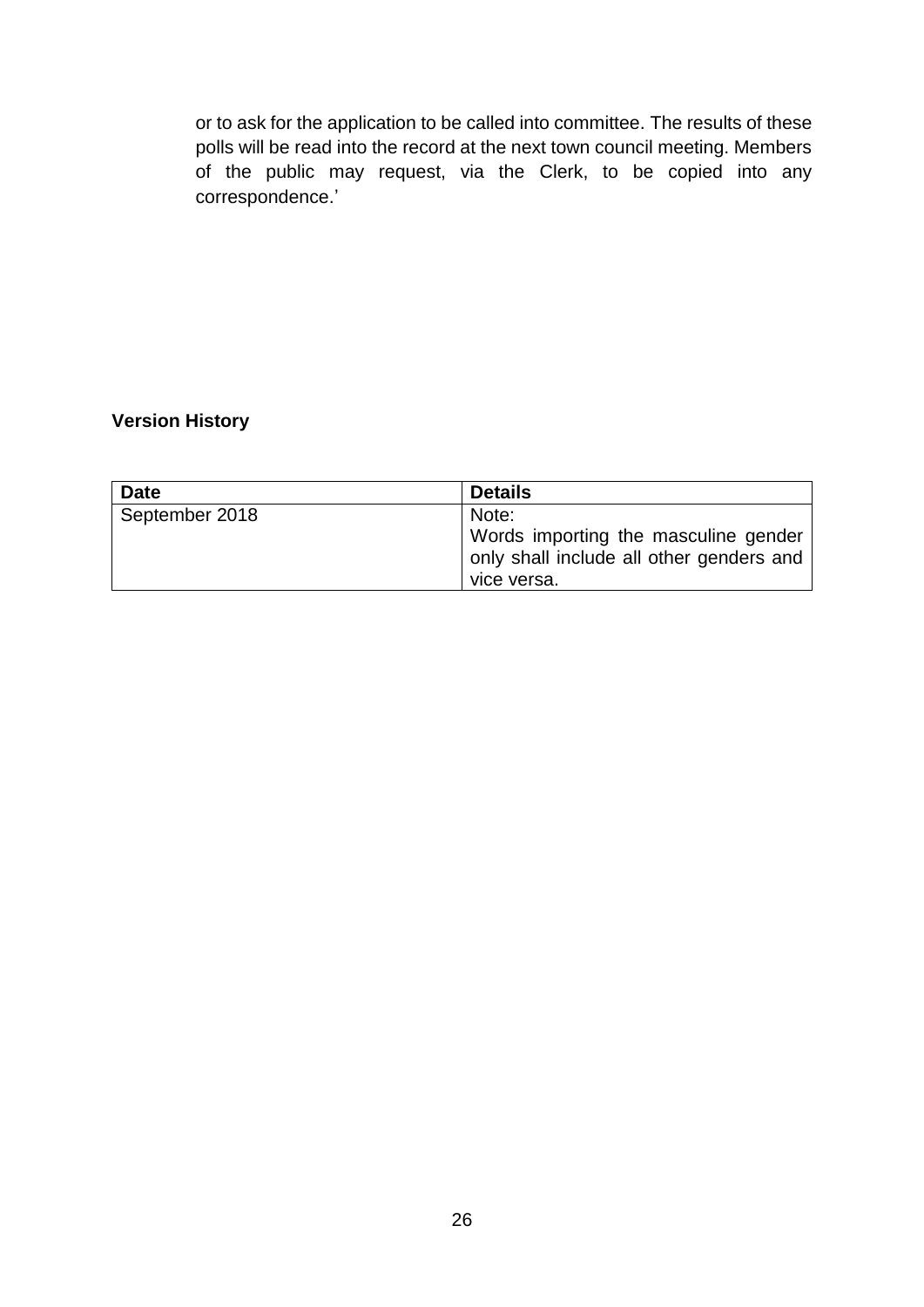## <span id="page-26-0"></span>**5. Protocol: Pre-application Meetings with Developers**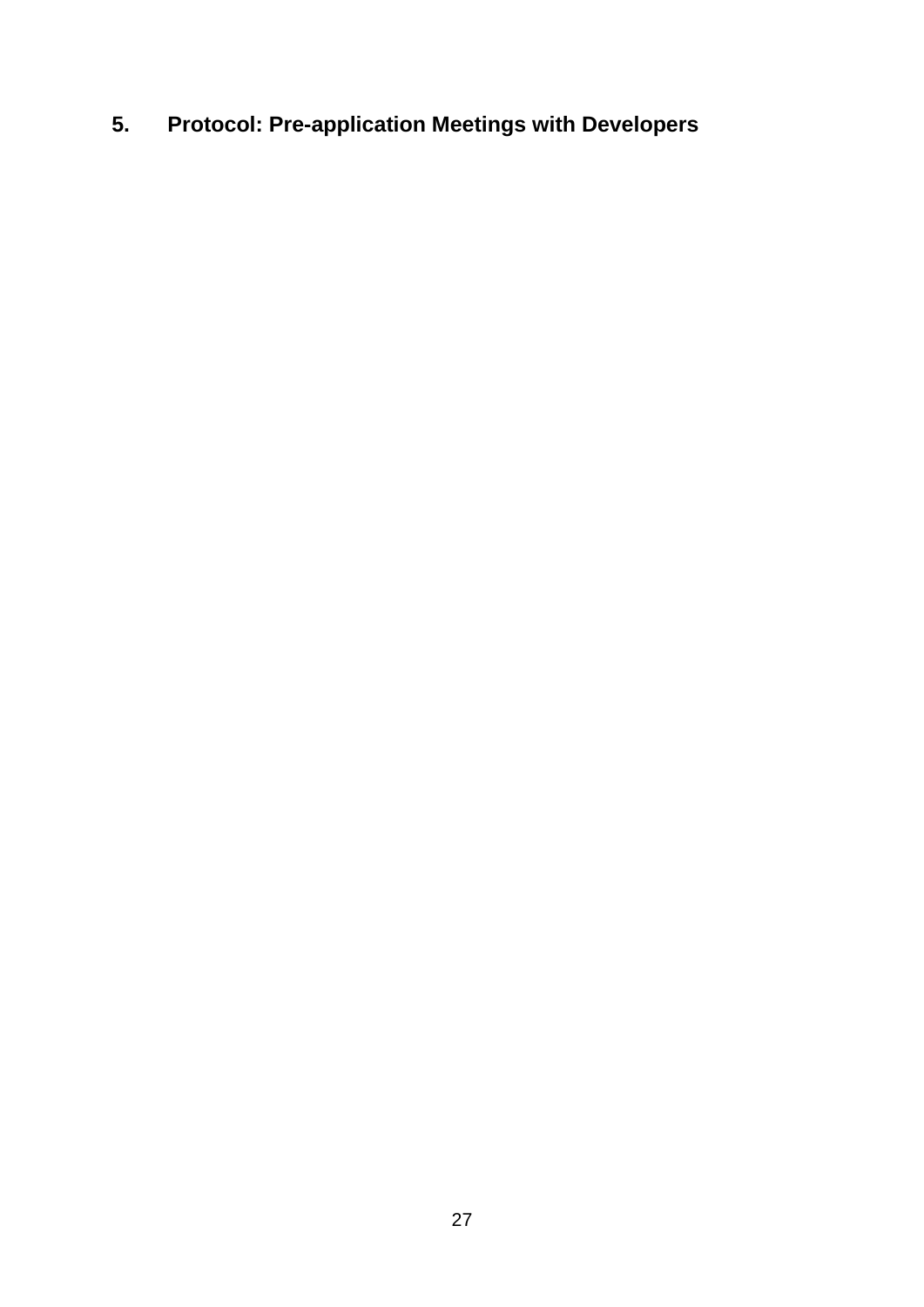![](_page_27_Picture_0.jpeg)

**Policy/Procedure:** 

**Protocol on pre application meetings for major developments**

**Date of Adoption:**

**15.07.2014**

This is a Policy or Procedure document of Saltash Town Council to be followed by both Councillors and employees.

| <b>Current Status</b>      |            |                         |            |  |  |
|----------------------------|------------|-------------------------|------------|--|--|
| <b>Version</b>             |            | <b>Approved by</b>      | <b>FTC</b> |  |  |
| <b>Date</b>                | 15.07.2014 | Date of approval        | 15.07.2014 |  |  |
| <b>Responsible Officer</b> | AJT        | <b>Minute reference</b> | 139/14/15  |  |  |
| <b>Responsible</b>         | Planning & | <b>Review date</b>      |            |  |  |
| <b>Committee</b>           | Licensing  |                         |            |  |  |

| <b>Version History</b> |                |                                |                        |  |  |
|------------------------|----------------|--------------------------------|------------------------|--|--|
| <b>Date</b>            | <b>Version</b> | <b>Author/Editor</b>           | <b>Comments</b>        |  |  |
| 15.07.2014             |                | A Killeya/Town<br><b>Clerk</b> | <b>Revised version</b> |  |  |
|                        |                |                                |                        |  |  |
|                        |                |                                |                        |  |  |

| <b>Review Record</b> |                                 |                       |                              |                     |
|----------------------|---------------------------------|-----------------------|------------------------------|---------------------|
| <b>Date</b>          | <b>Type of</b><br><b>Review</b> | Date of<br>completion | <b>Summary of</b><br>actions | <b>Completed by</b> |
|                      |                                 |                       |                              |                     |
|                      |                                 |                       |                              |                     |
|                      |                                 |                       |                              |                     |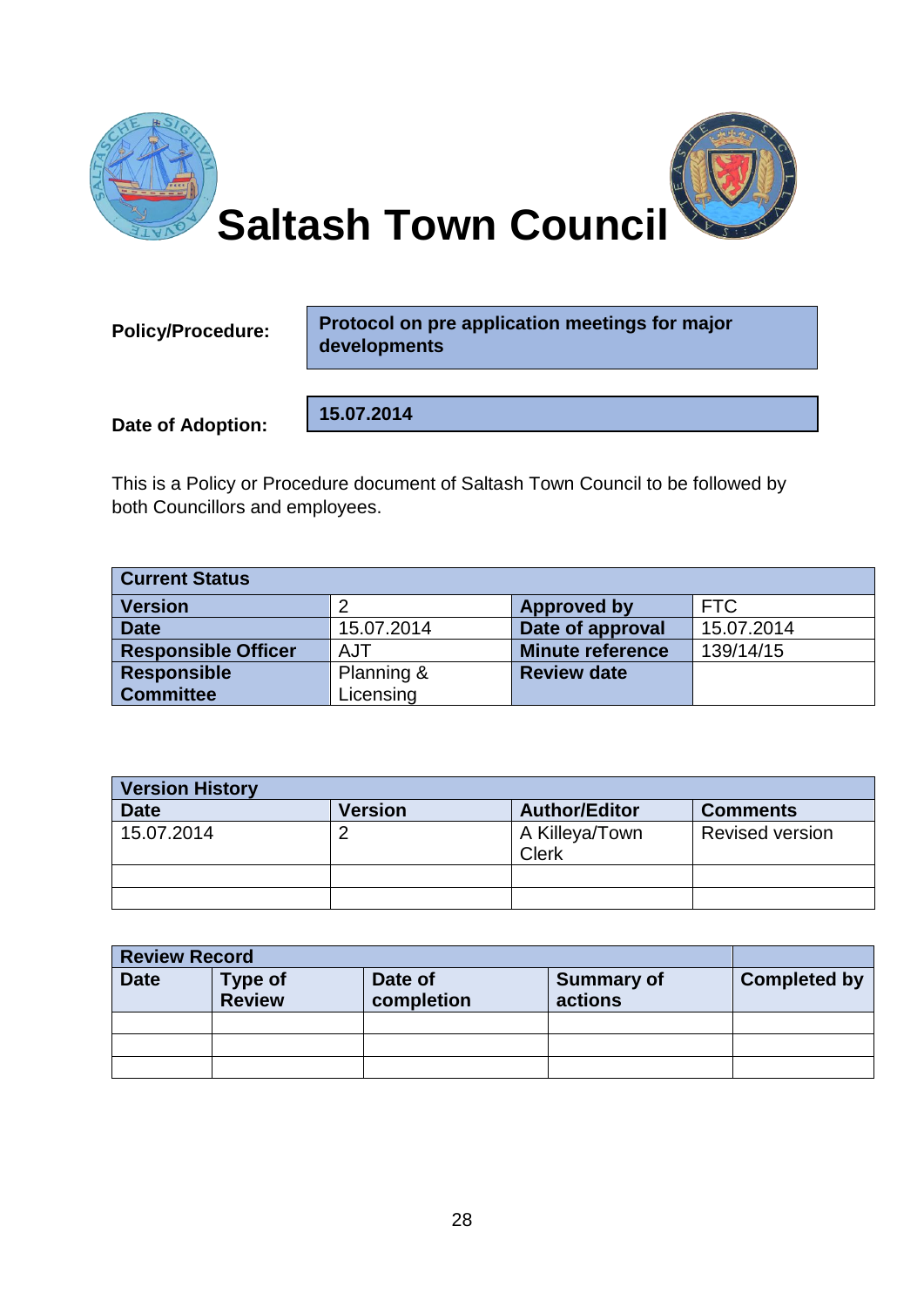#### Protocol on pre application meetings for major developments Guidance for councillors and developers

#### Preamble

Saltash Town Council recognises that pre-application discussions play an important role in major planning applications and welcomes the desire of many developers to consult both the council and the pubic more widely. However, the council is also aware of the importance of public perception in planning and the critical need to avoid any appearance that the council is conducting secretive negotiations or colluding with developers.

#### Pre-determination

In all meetings with developers members are reminded of the critical importance of not pre-determining their position on any future application, as this could require them to take no part in the discussion or leave them open to referral to the standards board. Is it noted however that expressing a pre-disposition, for example of either 'welcome in principle' or 'concerns', is permissible.

#### Cornwall Councillors

It is understood that 'dual-hatted' Councillors may on occasion take part in meetings with developers in their capacity as Cornwall Councillors. In such cases councillors must be clear to distinguish, to both the developers and the public, their role as a Cornwall Councillor from that of a Town Councillor.

#### Individual members' discussions

Individual members may be approached by developers for informal discussions of possible future applications. Whilst it is left to the individual judgement of members whether to take part in such discussions, based on the nature and likely level of controversy of the application, they are advised:

- i. To carefully consider the public perception of such meetings.
- ii. To avoid any appearance of collusion in applications likely to cause controversy.
- iii. To avoid accepting hospitality in connection with such meetings.
- iv. To advise the Mayor, Chair of Planning and Licensing and where possible the council, of such meetings

Members must not purport to be representing the council at such meetings, unless expressly authorised to do so by the council.

#### **Pre application briefings**

- 1. The council is, in general, willing to hold meetings with developers prior to public consultation on the following two conditions:
	- i. Full public consultation is either already scheduled or firmly planned.
	- ii. The meeting is open to the public to attend and has been reasonably advertised.

These meetings should take place at the Guildhall as they are briefings to the council.

2. The general policy of the council is not to hold private meetings with developers.

Exceptions to the above two rules may be agreed if: